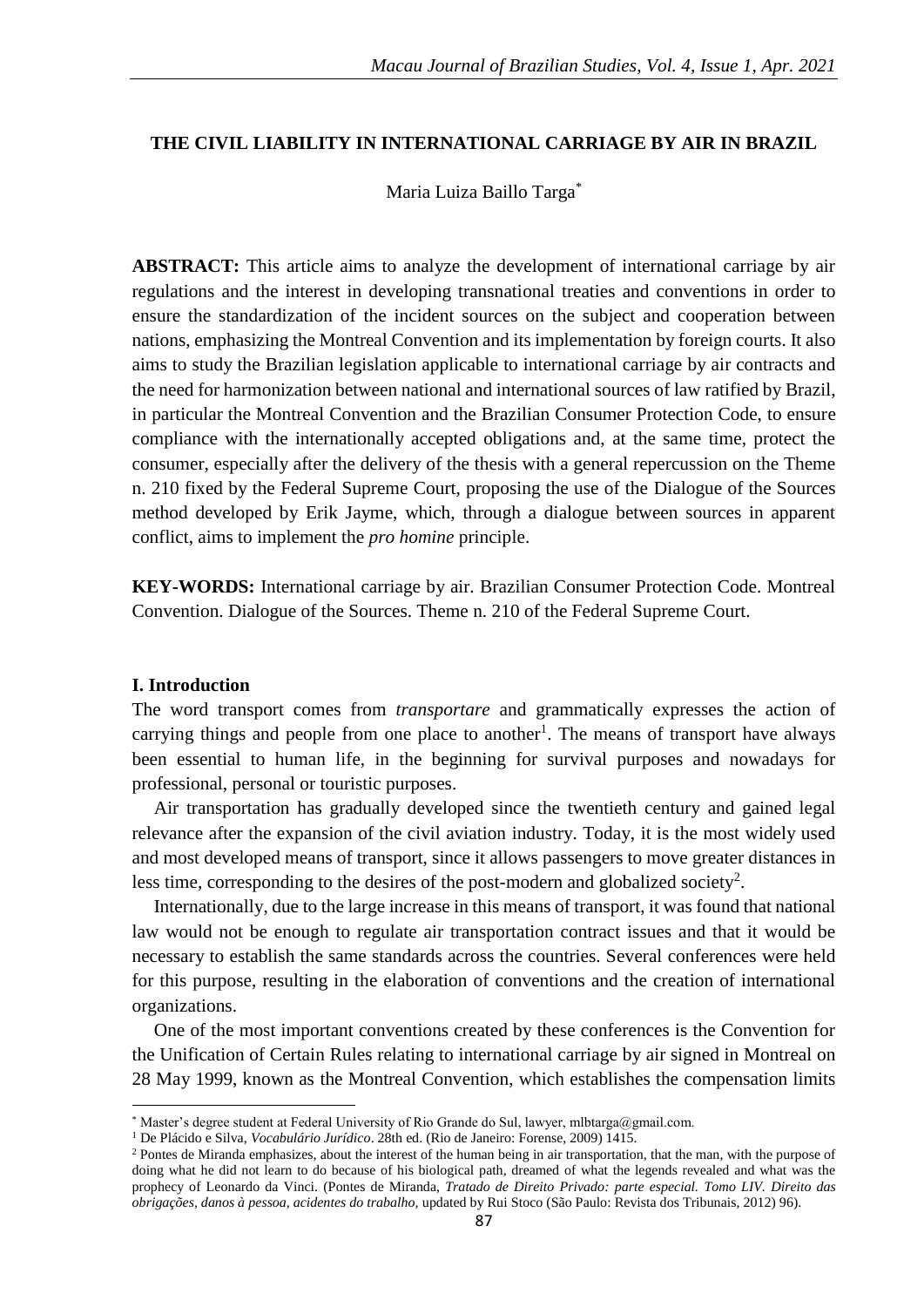to be paid by air carriers in case of damages resulting from the death or bodily injury of a passenger, destruction or loss of cargo or baggage in their custody, as well as the delay in the carriage of passengers, baggage or cargo.

Brazil ratified the Montreal Convention and edited Decree n. 5910/2006, which regulates international carriage of persons, baggage or cargo. But the provisions of Brazilian Civil Code and of the Consumer Protection Code are also applied to this type of contract. As a result of an apparent conflict between international and national standards, the interest in harmonizing arises, especially since the dialogue between the sources of law appears to be the best solution to coordinate standards in the current post-modern context.

Observing situations such as this, and the need for coexistence of the sources of law, in Germany, Erik Jayme developed the Dialogue of the Sources Theory, proposing the flexible and useful coordination of the conflicting norms in order to restore its coherence. This method has been widely used by Brazilian courts to solve apparent antinomies between two standards with convergent, but not identical, application fields.

However, concerning international carriage, the Federal Supreme Court fixed a thesis with general repercussion in the Theme n. 210 which establishes that international treaties and conventions limiting the liability of air carriers have a prevalence in relation to the Consumer Protection Code, avoiding the possibility of any harmonization between such standards.

Given the current legal relevance of the subject, this article proposes the analysis of the global interest in standardizing the rules on international carriage by air and why it is important to respect national law, proposing the use of the Dialogue of the Sources method to resolve apparent antinomies between the Montreal Convention and Brazilian law, particularly the Consumer Protection Code.

The article is divided into two parts. In the first part, issues relating carriage by air within the international scope will be analyzed: the development of air transportation regulations throughout history and why there is an interest in standardizing legislative provisions, emphasizing the Montreal Convention and its application through the study of decisions pronounced by international courts. In the second part, the Montreal Convention application in Brazil will be studied, the national incidents provisions on the contracts of international carriage by air, the thesis fixed by the Federal Supreme Court and why it is necessary to establish a dialogue between international and national legislations.

## **II. The carriage by air contract within the international scope: the interest in standardizing**

The creation of the aircraft added a new dimension to transport issues by allowing the fast and safe displacement of people and goods over long distances. With its development, it was found that national regulations would not be enough because of its cross-border nature. In order to ensure international cooperation, several conferences have been held over the years, which have culminated in the creation of bodies and committees, as well as in the creation of conventions aimed at standardizing the regulation of carriage by air.

In this first part of the article, the development of international air transportation regulations will be analyzed, as well as the main conferences held and the conventions created, emphasizing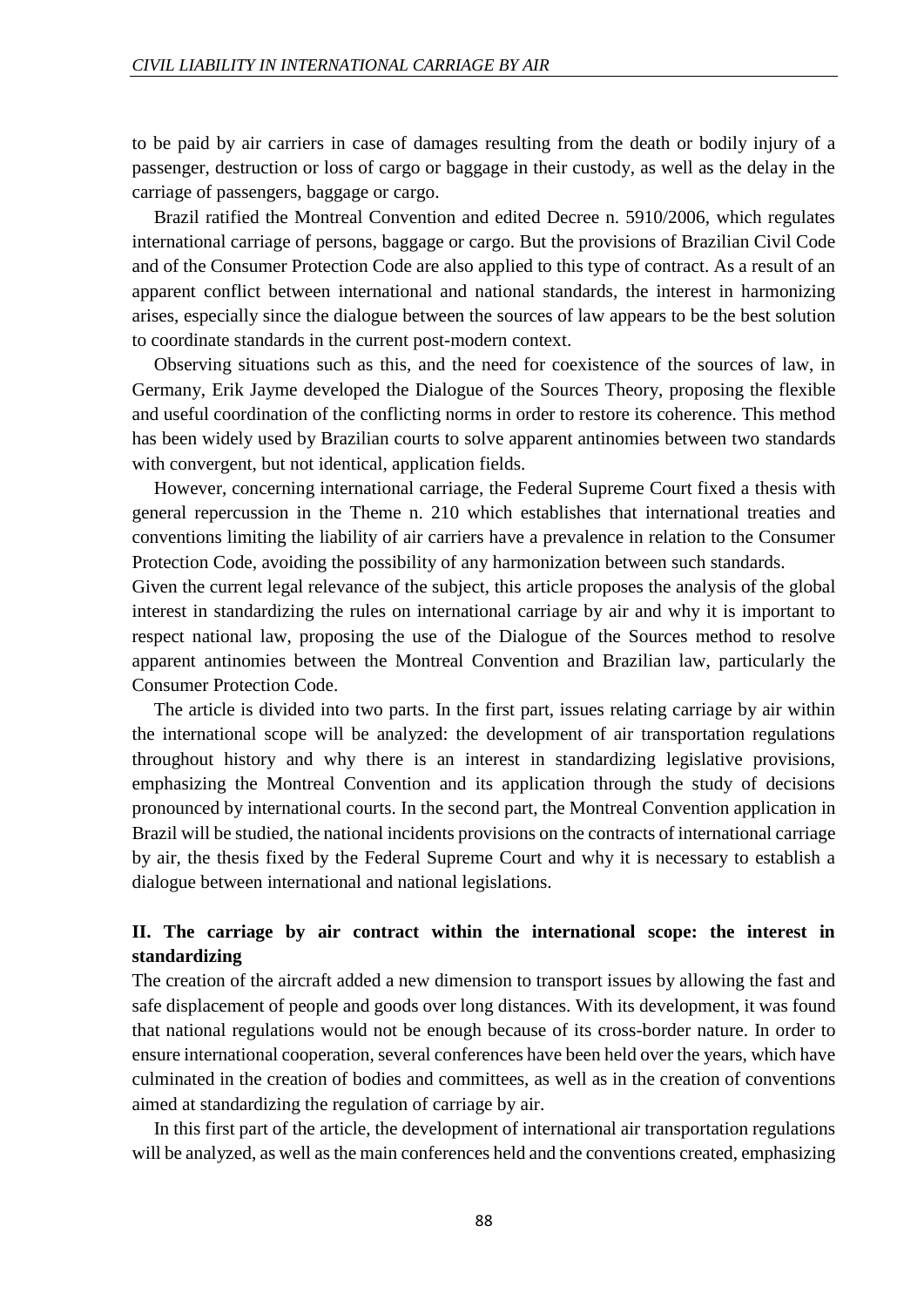the Montreal Convention and its application through the study of decisions issued by international courts.

#### **A. The development of carriage by air regulation throughout history**

In the first years of aviation it had already been realized that carriage by air contracts would have to be regulated internationally. The French government proposed that an international conference be convened with the purpose of devising regulatory procedures relating to flights into, and over foreign territory. As a result, the first important conference on an international air law<sup>3</sup> code was convened in Paris in 1910, held from 18 May to 29 June at the Ministry for Foreign Affairs<sup>4</sup>.

In the following years, the development of aviation arising from the First World War made its potential even more evident, demonstrating that this new means of transport required international attention. It also brought about a decisive change in governmental attitudes towards air transportation and the idea that international collaboration in aviation matters emerged, originating from the military need for cooperation, and that such matters should not end with the purpose of hostilities, but should be geared towards peaceful purposes.

The treatment of aviation matters was a subject at the Paris Peace Conference of 1919. The Special Aeronautical Commission was created and entrusted with the treatment of the subject<sup>5</sup>. Also, the International Air Convention, which regulated the technical, operational and organizational aspects of civil aviation, was drafted, and its provisions have been incorporated into national law of the signatory States and have proved to be an inspiration for the development of national law in Europe.

The Convention also foresaw the creation of the International Commission for Air Navigation (ICAN), under the direction of the League of Nations, to monitor developments in civil aviation and to propose measures for States to maintain the development<sup>6</sup>. The creation of ICAN was the first attempt to promote the orderly development of international civil aviation. It possessed administrative, legislative, executive and judicial powers as well as being an advisory body and a center of documentation<sup>7</sup>.

<sup>3</sup> Named International Air Navigation Conference, or *Conférence internationale de navigation aérienne*.

<sup>4</sup> International Civil Aviation Organization, *The Paris Convention of 1910: The path to internationalism,*  https://www.icao.int/secretariat/PostalHistory/1910\_the\_paris\_convention .htm (visited 7 October 2018).

<sup>5</sup> International Civil Aviation Organization, *The postal history of ICAO: The 1919 Paris Convention: the starting point for the regulation of air navigation*, https://www.icao.int/secretariat/PostalHistory/1919\_the\_paris\_ convention .htm (visited 7 October 2018).

<sup>6</sup> International Civil Aviation Organization, *The Paris Convention of 1910: The path to internationalism.* https://www.icao.int/secretariat/Postal History/1910\_the\_paris\_convention .htm (visited 7 October 2018).

<sup>&</sup>lt;sup>7</sup> ICAN was by no means the first international organization designed to further the growth of aviation. In the non-commercial field, the *Fédération Aéronautique Internationale* (FAI) came into existence as early as 1905, as a result of a resolution passed at the Olympic Congress at Brussels. The FAI devoted itself particularly to private aviation, and the development of facilities for air touring had become one of its principal concerns. (International Civil Aviation Organization, *FAI - Fédération Aéronautique Internationale,* https://www.icao.int/secretariat/ PostalHistory/fai\_federation\_aeronautique\_internationale.htm (visited 7 October 2018)).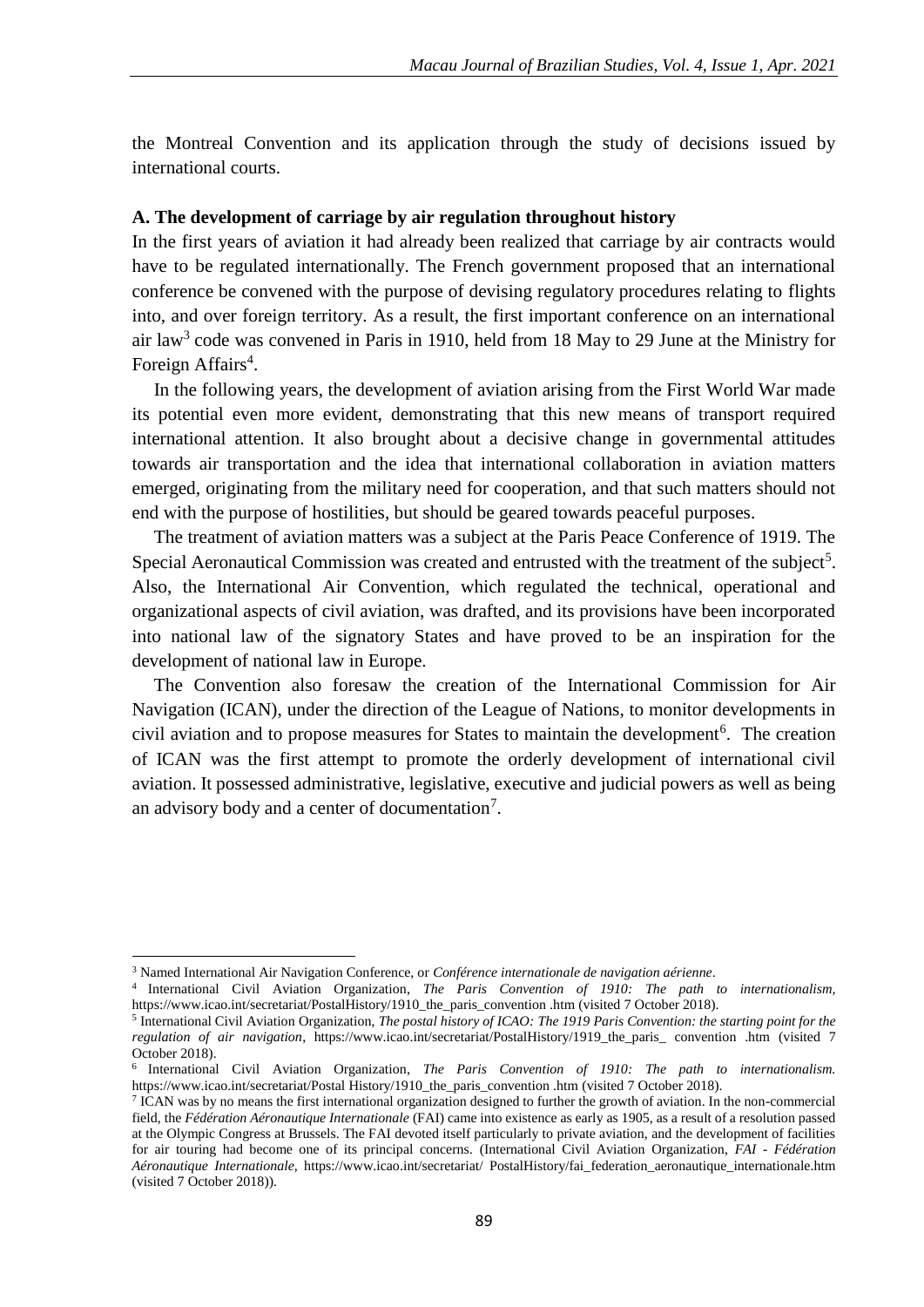$\overline{a}$ 

In 1919, during the Conference of Peace of Versailles, the fundamental letter of the League of Nations<sup>8</sup> was elaborated (in the Peace Treaty of Versailles), whose main objective was the creation of an international forum to discuss various issues, including transport relations<sup>9</sup>.

At the same time, civil carriage by air companies emerged in Europe and North America, and the International Air Traffic Association was created<sup>10</sup> in order to assist airline companies to standardize their documents and tickets, as well as to compare the technical procedures of each country. Up until then, air transport activity had been basically related to courier transport. However, with the advent of the International Air Convention, the international airfreight industry was born.

In 1923, the French Prime Minister, Raymond Nicolas Landry Poincaré, verifying the growth of the air industry, proposed the realization of an international conference to establish a convention that regulates carriage by air contracts within the international scope<sup>11</sup>. So, in 1925, in the city of Paris, the first international conference on Private Air law was held, whose main objective was to examine the issue of the liability of airlines and undertake the immense work of codification of the private air  $law<sup>12</sup>$ .

The final protocol of this Conference determined the creation of a special committee of experts, called *Comité International Technique d'Experts Juridiques Aériens* (CITEJA)<sup>13</sup> to develop a private international air law code through the preparation of draft international conventions for final adoption at periodic international conferences on private air  $law<sup>14</sup>$ .

The work of the CITEJA culminated in the draft of the Convention for the Unification of certain rules relating to international carriage by air, commonly known as the Warsaw Convention, signed in 12 October 1929 in Warsaw, by the Second International Conference on Private air law. Brazil signed the Convention, and on May 02, 1931, the government made the deposit of the instrument of ratification in the archives of the Ministry of Foreign Affairs of the Republic of Poland, and, on November 24, 1931, the Decree N. 20,704 was enacted.

<sup>8</sup> The United States did not participate in the League of Nations or the ICAN and sought to create a separate form of international cooperation on a regional basis. In 1928, the Havana Convention was signed. It applied exclusively to private aircraft (government aircraft were not included) and laid down basic principles and rules for aerial traffic, recognizing that every State had complete and exclusive sovereignty over the airspace above its territory and adjacent territorial waters. It was a certain success, since, signed by 21 States, it was finally ratified by 16 of them by 1944, i.e. Bolivia, Brazil, Chile, Costa Rica, Cuba, the Dominican Republic, Ecuador, Guatemala, Haiti, Honduras, Mexico, Nicaragua, Panama, Uruguay, the USA, and Venezuela. (International Civil Aviation Organization, *The postal history of ICAO: 1928: The Havana Convention*, https://www.icao.int/secretariat/ PostalHistory/1928\_the\_havana\_convention.htm (visited 7 October 2018)).

<sup>&</sup>lt;sup>9</sup> Although the Paris and Havana Conventions served a useful purpose, they also caused some degree of confusion in actual practice, since they were two separate sets of rules. However, they were seen to be no longer adequate for the years after World War II, because of the immense wartime development of aerial transport. The Convention on International Civil Aviation signed at Chicago on 7 November 1944 superseded them (International Civil Aviation Organization, *The postal history of ICAO: 1928: The Havana Convention*, https://www.icao.int/ secretariat/PostalHistory/1928\_the\_havana\_convention.htm (visited 7 October 2018)).

<sup>&</sup>lt;sup>10</sup> It was the precursor of the *International Air Transport Association* (IATA), international organization with headquarters in Montreal, Canada.

<sup>11</sup> Chia-Jui Cheng*. Studies in international air law: selected works of Bin Cheng*. (Leiden: Brill Nijhoff, 2018) 14.

<sup>12</sup> International Civil Aviation Organization, *The postal history of ICAO: International legal instruments before ICAO*. https://www.icao.int/secretariat/postalhistory/international\_legal\_instru ments\_before\_icao.htm (visited 7 October 2018).

<sup>&</sup>lt;sup>13</sup> Isabella Henrietta Philepina Diederiks-Verschoor, *An introduction to air law*. 18<sup>th</sup> ed (The Netherlands: Kluwer Law International, 2006) 9-10.

<sup>14</sup> International Civil Aviation Organization, *The postal history of ICAO: The first years of the Legal Committee,*  https://www.icao.int/secretariat/PostalHistory/the\_first\_years\_of\_the\_legal\_ committee.htm (visited 7 October 2018).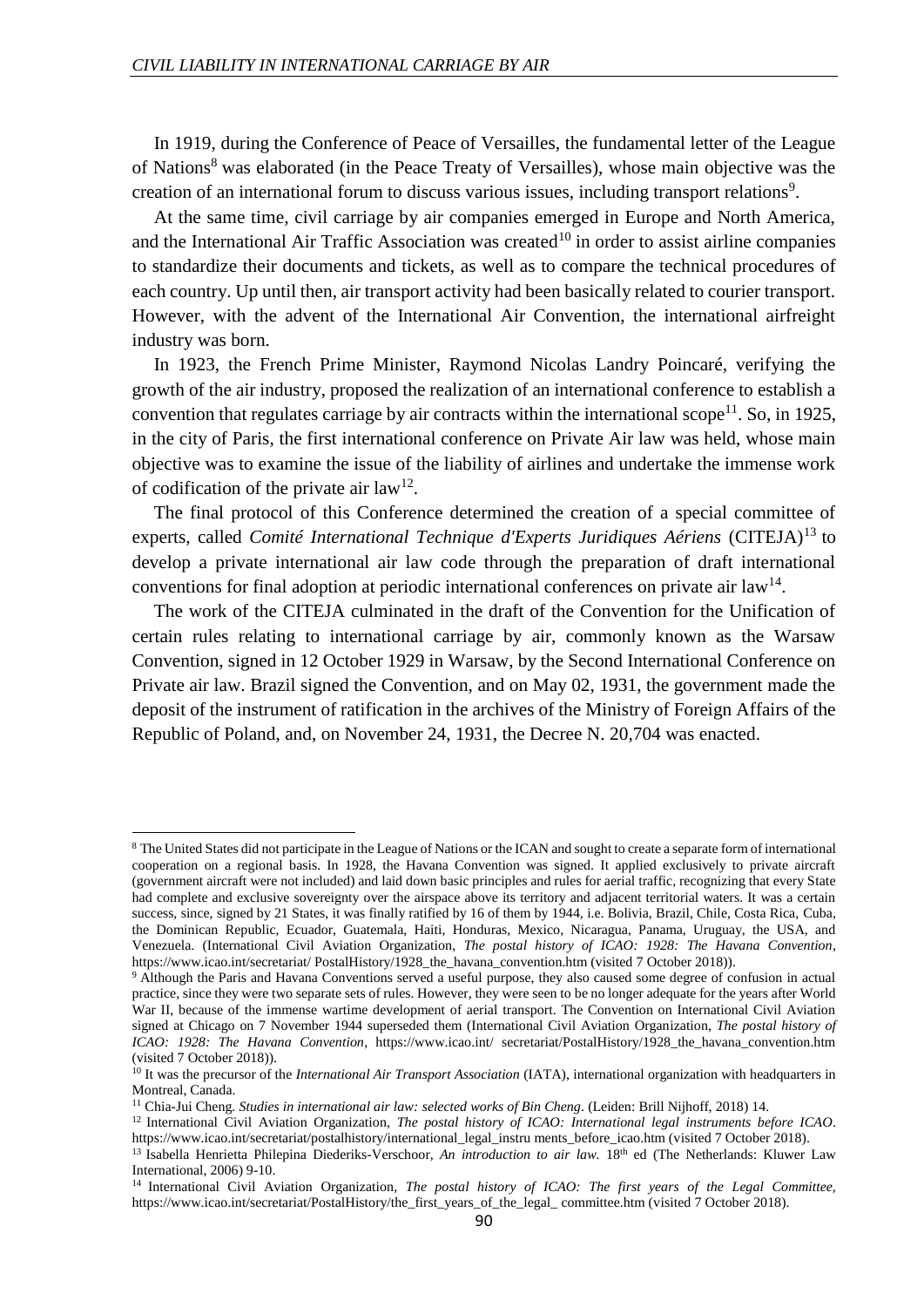For the French jurist Olivier Cachard<sup>15</sup>, the approval of the Warsaw Convention represented an advancement of uniform private law, since, even though it did not suppress all conflicts of laws, it allowed the establishment of a uniform law regime for its signatories.

Although it was a convention for the unification of certain rules relating to international carriage by air<sup>16</sup>, its article  $24^{17}$  predicted that any action of responsibility, whatever the title in which it was founded, could only be exercised under the conditions and the limits set out in the Convention $18$ .

Two cases illustrate the issue: in the first, judged by the House of Lords in 1996<sup>19</sup>, it was decided that national courts did not have the freedom to provide a solution according to their own law, so, in the absence of an express provision for the reparation of moral damage in the Warsaw Convention, the airlines could not be sentenced to pay any amount. Likewise, in the second case, judged by the Supreme Court of the United States in<sup>20</sup>, the claim for moral damages arising from intrusive security inspection and illegal passenger detention was denied under the argument that the Warsaw Convention did not foresee compensation for such a situation and that article 24 prevents demands based on the national law.

<sup>15</sup> Olivier Cachard, *Le Transport International Aérien De Passagers* (Haye: LPRecueils de Cours, 2015) 21.

<sup>&</sup>lt;sup>16</sup> See what the delegates of the Second International Conference on private Air law have consigned: 'I - A la suite de leurs délibérations les Délégués sus-indiqués sont tombés d'accord de soumettre á la signature des plénipotentiaires respectifs des Hautes Parties Contractantes, le texte d'un projet de Convention pour I 'unification de certaines règles relatives au transport aérien international, qui restera ouvert à la signature jusqu'au 31 janvier 1930. II - La Conférence a émis les vœux et résolutions suivants: A) La Conférence, considérant que la Convention de Varsovie ne règle que certaines questions relatives au transport aérien et que la navigation aérienne internationale soulève beaucoup d'autres questions qu'il serait, désirable de régler par des ententes internationales, émet le vœu que, par les soins du Gouvernement français, qui a pris l'initiative de la réunion de ces conférences, et après étude de ces questions, soient réunies ultérieurement de nouvelles conférences qui poursuivront cette couvre d'unification. B) La Conférence, considérant I 'importance au point de vue international d'un règlement, uniforme, des transports aériens de toute nature, emet le vœu que le Comité International Technique d'Experts Juridiques Aériens prépare, le plus tôt possible, un avant-projet de convention sur la matière'. (Brazil, Decree 20.704 of 24 November 1931. http://www.plana  $\frac{1}{10}$  lto.gov.br/ccivil 03/Decreto/1930-1949/D20704.htm (visited 15 October 2018)).

<sup>&</sup>lt;sup>17</sup> See article 24: '1. In the cases covered by Articles 18 and 19 any action for damages, however founded, can only be brought subject to the conditions and limits set out in this Convention. 2. In the cases covered by Article 17 the provisions of the preceding paragraph also apply, without prejudice to the questions as to who are the persons who have the right to bring suit and what are their respective rights'. (*Ibid.*).

<sup>&</sup>lt;sup>18</sup> In 1985, judging the case *Air France v. Saks*, in which the passenger claimed to have felt strong pressure and pain in the left ear during the flight and subsequently became deaf, suiting for indemnity provided in the article 17

for understanding that her deafness occurred from maintenance failure of the aircraft, the U.S. Supreme Court considered that the Treaties are created more liberally than private agreements, so that, in order to ascertain their meaning, it must go beyond the written text, analyzing its negotiations and practical constructions adopted by the parties. Thus, for compensation to exist based on the Warsaw Convention, the courts should examine the intent of the parties and the context in which it is written. See the original argument: 'Treaties are construed more liberally than private agreements, and, to ascertain their meaning, we may look beyond the written words to the history of the treaty, the negotiations, and the practical construction adopted by the parties. Choctaw Nation of Indians v. United States, 318 U. S. 423, 318 U. S. 431-432 (1943). The analysis must begin, however, with the text of the treaty and the context in which the written words are used. See Maximov v. United States, 373 U. S. 49, 373 U. S. 53-54 (1963)'. (United States, Supreme Court. Air France v. Saks, 470 U.S. 392 (1985).

<sup>&</sup>lt;sup>19</sup> The plaintiffs, who departed from London to Malaysia, during a stopover in Kuwait in the 1990's, were illegally detained because their plane was captured due to the invasion of Kuwait by Iraqi forces at the start of the Gulf War. They required compensation for moral damages. The demand was rejected due to the absence of foresight in the Convention to moral damages. (United Kingdom, House of Lords. Abnett v. British Airways Plc. (Scotland) e Sidhu v. British Airways Plc. London, 12 December 1996).

<sup>&</sup>lt;sup>20</sup> United States, Supreme Court. El Al Israel Airlines, Ltd. v. Tsui Yuan Tseng, 525 U.S. 155 (1999). Washington, 12 January 1999.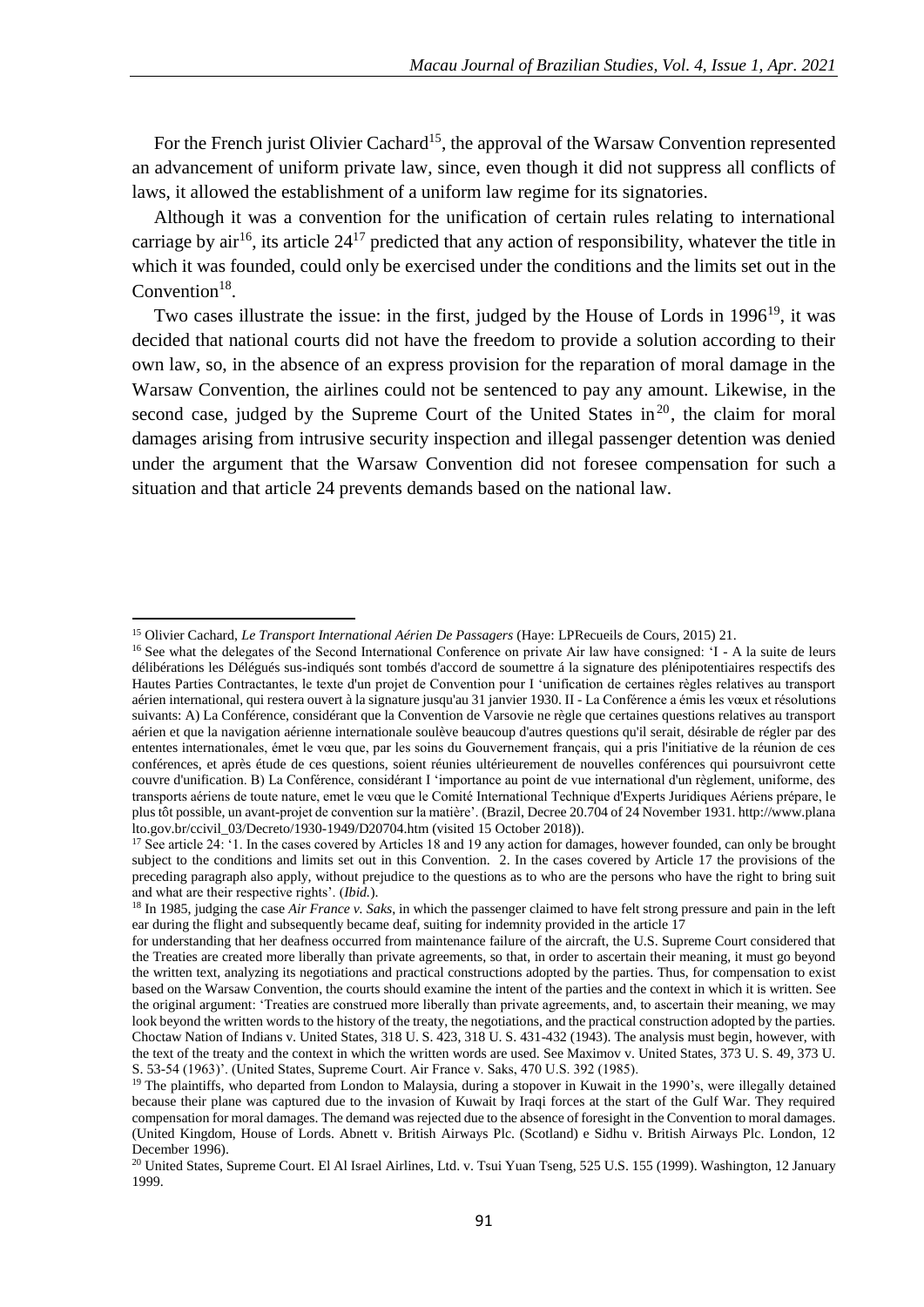$\overline{a}$ 

Three other international conferences on private air law were held before the Second World War interrupted the work of CITEJA<sup>21</sup> and the possibility of unification of private air regulation.

The aviation advances made during World War II resulted in horror and human tragedies, but its utilization also significantly advanced the technical and operational possibilities of air transport. For the first time large numbers of people and goods were transported over long distances and ground facilities had been developed to permit this in an orderly and expeditious manner. It was for this reason that, in 1943, the United States initiated studies of post-war civil aviation problems which confirmed the belief that they were either to be tackled on an international scale or it would not be possible to be used as one of the principal elements in the economic development of the world and the first available means to start 'healing the wounds of war' as President Roosevelt declared<sup>22</sup>.

From 1943, the government of the United States conducted explanatory discussions with other allied nations and invited fifty-five allied and neutral states to meet in Chicago, USA, from 1 November 1944, for the International Civil Aviation Conference. For seven weeks, the delegates of fifty-two nations considered the problems of international civil aviation and the most important result was the drawing up of a Convention on International Civil Aviation, named the Chicago Convention, the charter of a new body established to guide and develop international civil aviation, concluding on December 7, 1944, approved on September 11, 1945<sup>23</sup>, Ratified by the Brazilian Government on March 26, 1946.

The Chicago Convention was drafted predominantly to allow international cooperation, to avoid disputes and to preserve friendship and understanding among the states $^{24}$ .

It was established that thirty days after the governments of half of those present at the Conference had ratified the Convention<sup>25</sup>, the International Civil Aviation Organization

<sup>21</sup> International Civil Aviation Organization. *The postal history of ICAO: The first years of the Legal Committee,*  https://www.icao.int/secretariat/PostalHistory/the\_first\_years\_of\_the\_legal\_committee.htm (visited 7 October 2018).

<sup>&</sup>lt;sup>22 \*</sup>The years between the two World Wars were marked by a continuous growth of civil aviation in both the technical and the commercial fields, even though flying was not yet opened to the masses but remained a rather exclusive means of personal transport. In fact, it was around 1930 when, after an ICAN Meeting, three prominent General Directors of Civil Aviation, met at the Paris Gare du Nord, and that the famous phrase was coined: "The layman flies, the expert takes the train", a phrase which perfectly reflected the uncertainties which surrounded flying at that time, especially during the bad weather periods in Europe. However, the search for higher speed, greater reliability and the covering of greater distances continued throughout this period in all industrialized States and each step forward in these fields brought the great potential inherent to air transport closer to reality.' (International Civil Aviation Organization. *History: The beginning*, https://www. icao.int/EURNAT/Pages/ HISTORY/history\_1910.aspx (visited 7 October 2018)).

<sup>23</sup> International Civil Aviation Organization. *The postal history of ICAO: From PICAO TO ICAO: Organizational similarities,*  https://www.icao.int/secretariat/PostalHistory/from\_picao\_to\_icao\_organizational\_similarities.htm (visited 7 October 2018). <sup>24</sup> The preamble says: 'WHEREAS the future development of international civil aviation can greatly help to create and preserve friendship and understanding among the nations and people of the world, yet its abuse can become a threat to the general security; and WHEREAS it is desirable to avoid friction and to promote cooperation between nations and peoples upon which the peace of the world depends: THEREFORE, the undersigned governments having agreed on certain principles and arrangements in order that international civil aviation may be developed in a safe and orderly manner and that international air transport services may be established on the basis of equality of opportunity and operated soundly and economically; Have accordingly concluded this Convention to that end'. The preamble makes evident the idea of standardizing the rules of international air transport. (Brazil, Decree 21.713 of 27 August 1946 http://www.planalto.gov.br/ccivil03/Decreto/1930- 1949/D21713.htm (visited 10 October 2018)).

<sup>&</sup>lt;sup>25</sup> The Conference, aware of a considerable amount of time until 26 Governments ratified the Convention, foresaw the establishment of a provisional body to operate in the intermediary period, according to the Interim Agreement on International Civil Aviation. This organ was then created and called the Provisional International Civil Aviation (PICAO). It functioned from 6 June 1945 until 4 April 1947. By 5 March 1947 the 26th ratification was received and ICAO came into being on 4 April 1947. (International Civil Aviation Organization. *Convention on International Civil Aviation,*  https://www.icao.int/publications/Documents/7300cons.pdf, (visited 7 October 2018)).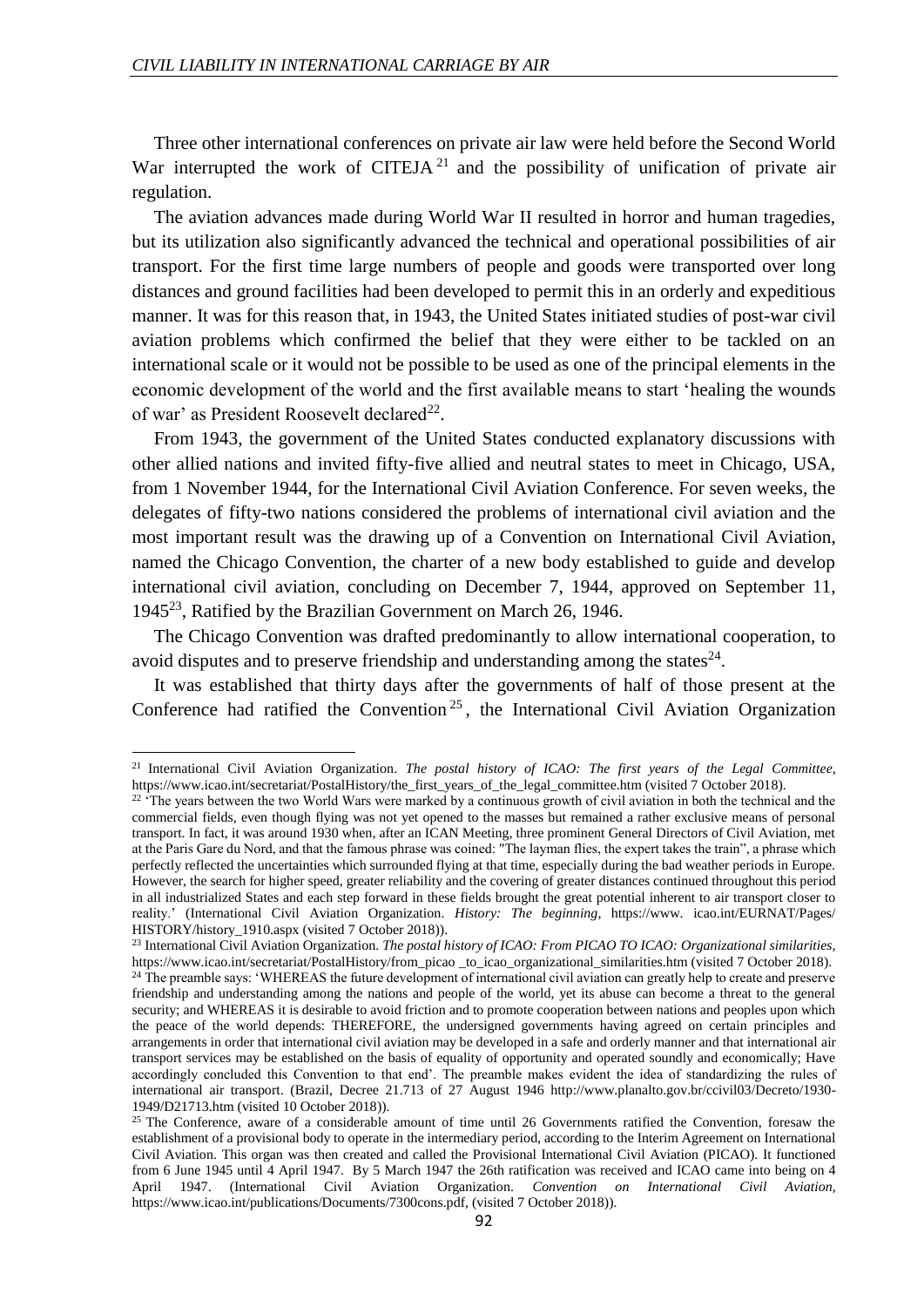(ICAO), would be created which manages, until the present day, the Chicago Convention through the elaboration of Standards and Recommended Practices (SARPs)<sup>26</sup>. Brazil is a founding member and actively participates in the discussions and elaboration of the normative and technical recommendations issued by the Organization<sup>27</sup>.

During the Chicago Conference, the delegates recommended the resumption of the work of CITEJA and the first post-war session was held in Paris from 22 to 29 January 1946. However, it was decided to dissolve CITEJA and to establish a Permanent Committee on International Air Law (i.e. a Legal Committee) after the creation of ICAO, which continued its work and proposed amendments to modernize the Warsaw Convention text<sup>28</sup>.

The First Amendment took place through the Hague Protocol of 28 September  $1955^{29}$ , ratified by the Brazilian Government by the enactment of Decree n. 31 in 1963. The second modernization of the Warsaw Convention occurred with the approval of the Guadalajara Convention signed on September 18, 1961<sup>30</sup>, ratified by Brazil through the enactment of Decree n. 85 in 1965. The third occurred through the Guatemalan Protocol of March 8,1971, which represented the first major effort in modernizing the carrier's system of liability and fixing fairer and equitable compensation to victims in the event of an air accident, although it has never entered into force<sup>31</sup>. In 1975, ICAO organized a conference held in Montreal with the purpose of drafting a single text that would bring together all the documents applicable to international

<sup>&</sup>lt;sup>26</sup> ICAO became a specialized agency of the United Nations linked to Economic and Social Council (ECOSOC), headquartered in Montreal, Canada, And its main objective is to administer the Chicago Convention. ICAO works with the Convention's 192 Member States and industry groups to reach consensus on international civil aviation Standards and Recommended Practices (SARPs) and policies in support of a safe, efficient, secure, economically sustainable and environmentally responsible civil aviation sector. These SARPs and policies are used by ICAO Member States to ensure that their local civil aviation operations and regulations conform to global norms, which in turn permits more than 100,000 daily flights in aviation's global network to operate safely and reliably in every region of the world. Brazil is a founding member of ICAO and participates actively in the discussions and elaboration of the normative and technical recommendations issued by the Organization. (International Civil Aviation Organization. *About ICAO,* https://www.icao.int/about-icao/Pages/ default.aspx (visited 7 October 2018).

<sup>&</sup>lt;sup>27</sup> Brazil has a permanent delegation with the ICAO Council, which is subordinate to the Ministry of Foreign Affairs and technically advised by and by the Aeronautical command and the ANAC (*Agência Nacional de Aviação Civil -* National Civil Aviation Agency), an autarchy linked to the Ministry of Defense which has the competence to lay down rules for the operation of the civil aviation and responsible for the development of the SARPs. (Brazil, Agência Nacional de Aviação Civil. *Organização da Aviação Civil Internacional (OACI),* http://www.anac.gov.br/A\_Anac/internacional/organismosinternacionais/organizacao-da-aviacao-civil-interna cional-oaci, (visited 7 October 2018)).

<sup>&</sup>lt;sup>28</sup> 'CITEJA fully agreed with the view of PICAO Assembly and held its last working meeting (i.e. the 15th Plenary Session) at Cairo from 14 to 19 November 1946, where it recommended that a Committee on International Air Law be established within ICAO. The 1st Session of the ICAO Assembly, held in Montreal from 6 to 27 May 1947, adopted Resolution A1-46 creating the Legal Committee as permanent body of the Organization replacing the CITEJA. At the same time of the 1st Assembly, CITEJA held its final meeting and decided on its dissolution. Thus, the permanent Legal Committee came into being on 23 May 1947; it was a committee of the Assembly but operated largely under the direction of the Council and its duties were rather straightforward: to study any legal matters referred to it by the Council. It was comprised of legal experts appointed by the Member States. The Legal Committee held its first full session in Brussels from 10 to 25 September 1947'. (International Civil Aviation Organization. The postal history of ICAO: The first years of the Legal Committee, Aviation Organization. *The postal history of ICAO: The first years of the Legal Committee,*  https://www.icao.int/secretariat/PostalHistory/the\_first\_years\_of\_the\_legalcommittee.htm (visited 7 October 2018)).

 $29$  The Protocol to Amend the Convention for the Unification of Certain Rules Relating to International Carriage by Air Signed at Warsaw on 12 October 1929, done at The Hague on 28 September 1955 – The Hague Protocol.

<sup>&</sup>lt;sup>30</sup> Convention Supplementary to the Warsaw Convention for the Unification of Certain Rules Relating to International Carriage by Air Performed by a Person other than the Contracting Carrier.

 $31$  As there has been no ratification by at least thirty countries, since only seven have ratified it, the Guatemalan protocol has not come into force. Although Brazil has signed the Protocol, the Government did not ratify it. The list of signatory countries is available on the ICAO website.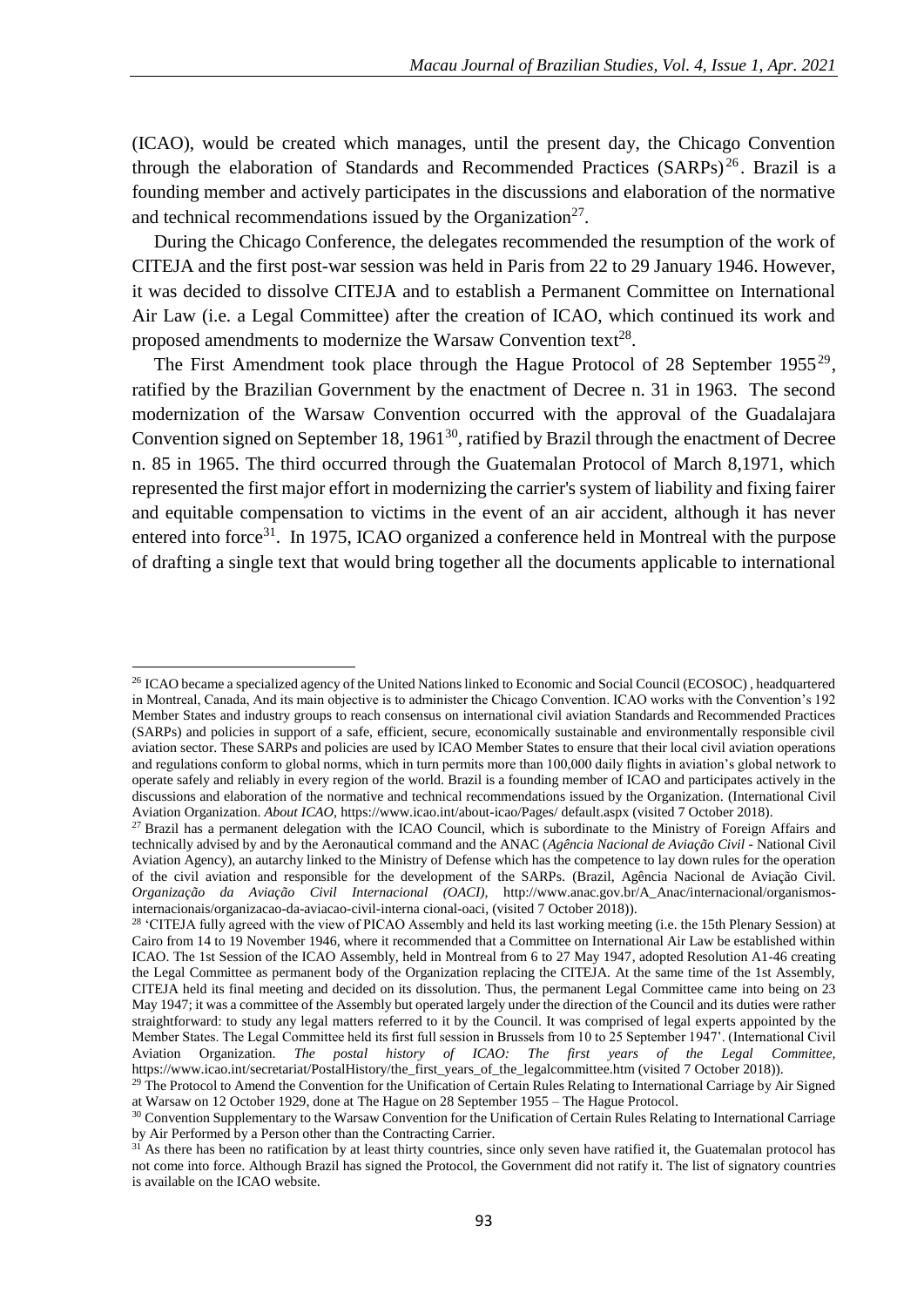carriage by air. At the end of the Conference four Protocols were adopted, Protocols 1, 2, 3 and 4 of Montreal, but none of which came into force<sup>32</sup>.

Finally, the fifth and final amendment culminated in the approval of the Montreal Convention (Convention for the Unification of Certain Rules for International Carriage by Air), opened for Signature in Montreal on 28 May 1999 and entered into force on 4 November 2003, which will be analyzed because of its wide application nowadays.

# **B. The Montreal Convention and its application: general aspects and analysis of international courts decisions**

The Montreal Convention represents the latest modernization of the Warsaw Convention, maintaining the original scope of application (international carriage of persons, baggage or cargo performed by aircraft for reward) intact. For its purposes, the expression *international carriage* means any carriage in which the point of departure and the point of destination are situated either in the territories of two States Parties, or within the territory of a single State Party if there is a stopover within the territory of another State, even if that State is not a State Party.

The main modernization occurred in air carrier's liability and the extent of compensation for damage.

The Warsaw Convention disciplined the air carrier's liability for damage sustained in the event of the death or injury of a passenger or any other bodily injury suffered by a passenger if the accident took place on board the aircraft or in the course of the operations of embarking or disembarking (article 17); the damage sustained in the event of the destruction, loss or damage to luggage or goods during the carriage by air (article 18, 1); and the damage occasioned by delay in the carriage by air of passengers, luggage or goods (article 19).

In the carriage of passengers, the liability of the carrier for each passenger was limited to the sum of  $125,000$  francs (article  $22(1)$ ) and, in the carriage of registered luggage and of goods, the liability of the carrier was limited to a sum of 250 francs per kilogram, unless the consignor had made a special declaration of the value at delivery, in which case the carrier would be liable to pay a sum not exceeding the declared value (article 22(2)). As regards to objects of which the passenger takes charge himself, the liability of the carrier was limited to 5,000 francs per passenger (article 22(3)).

The Montreal Convention also provides the liability of the carrier for damage sustained in case of death or bodily injury of a passenger on board the aircraft or during the operations of embarking or disembarking (article 17(1)), for damage sustained in case of destruction, loss or damage to baggage on board the aircraft or during any period within which the checked baggage was in the charge of the carrier (article  $17(2)$ ), for damage sustained in the event of the destruction, loss or damage to cargo during the carriage by air (article 18(1)) and for damage occasioned by delay in the carriage by air of passengers, baggage or cargo (article 19).

<sup>&</sup>lt;sup>32</sup> According to the jurist and Vice-president of the Macau Civil Aviation Authority José Tomas Baganha, the first three Protocols replace the gold franc by Special Drawing Rights (SDR) defined by the International Monetary Fund and the last Protocol deals with rules relating to the transport of goods, especially all aspects of postal transport and new provisions on goods. (José Tomás Baganha, "Introdução ao direito aéreo internacional (2nd part)" In *Administração* n. 35 (v. X, 1997-1, 7- 33), 12-13).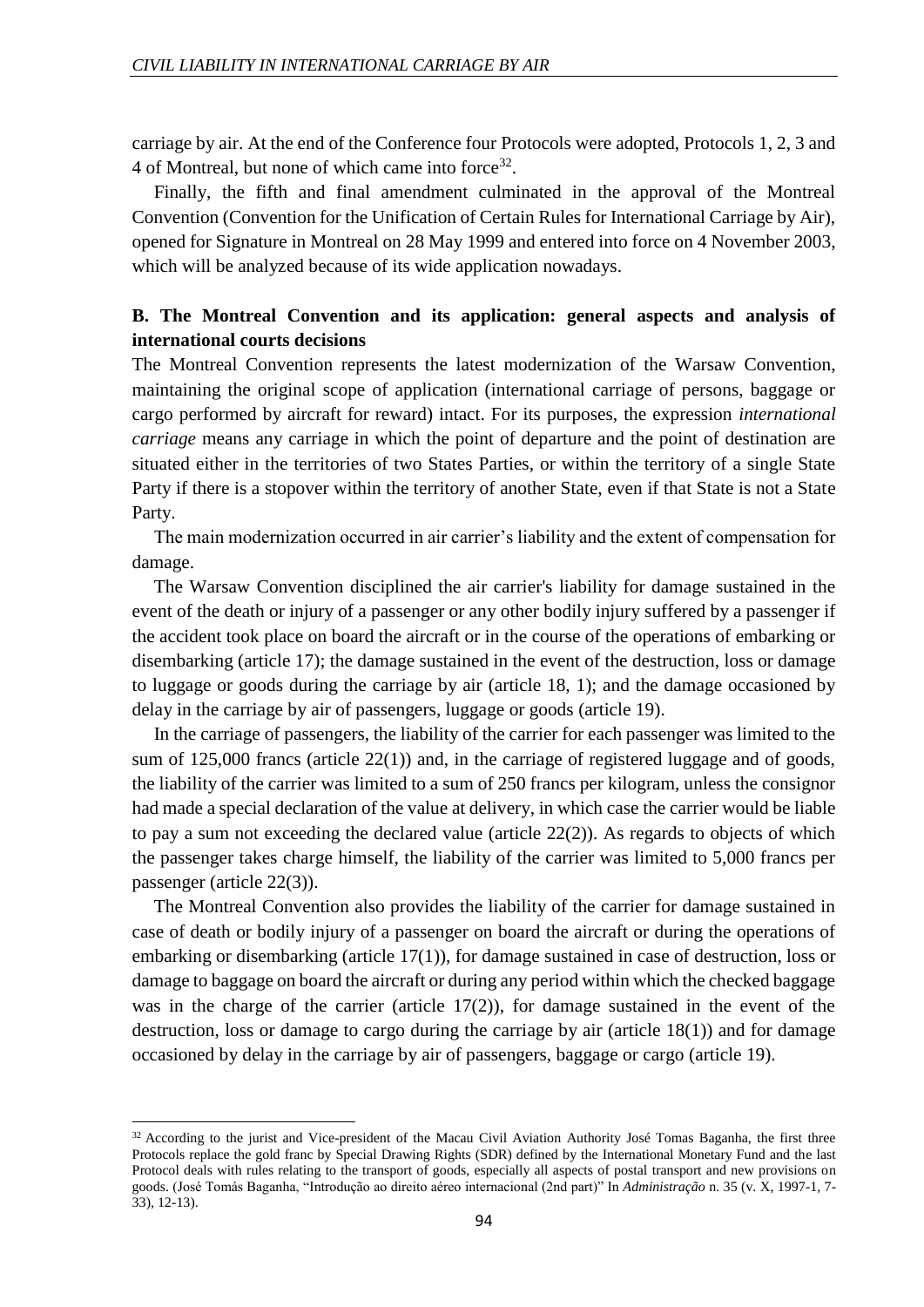However, the sums are no longer defined in francs, but in Special Drawing Right (SDR), which is defined by the International Monetary Fund. For damages sustained in case of death or bodily injury of a passenger, the liability of the carrier is limited to 100 000 SDR for each passenger (article 21(1)); in the carriage of baggage, the liability is limited to 1000 SDR for each passenger, unless the passenger had made a special declaration of interest (article 22(2)); in the carriage of cargo, the liability of the carrier is limited to a sum of 17 SDR per kilogram, unless the consignor had made a special declaration of interest (article 22(3)); in relation to delay, the liability is limited to 4150 SDR for each passenger (article 22(1)).

Article 24 provides for the revision of the limits of liability every five years. In view of this establishment, in 2009 the ICAO forwarded a correspondence to all signatories indicating the revision of the limits at an inflation rate of 13.1% in the form of Annex A to the Charter, which entered into force on 30 December  $2009^{33}$ . The new limits are  $34$  113 000 SDR for each passenger for damages sustained in case of death or bodily injury of a passenger; 1131 SDR for each passenger in the carriage of baggage; 19 SDR per kilogram in the carriage of cargo and 4694 SDR for each passenger in relation to delay<sup>35</sup>.

To date, 136 states have signed the Convention<sup>36</sup>. Some of whom have ratified the text with restrictions. Germany, for instance, declared that the Convention does not apply to international carriage by air performed and operated directly by the Federal Republic of Germany for noncommercial purposes. Similarly, in the United States, the convention is not applied to international carriage by air performed and operated directly by the United States of America for non-commercial purposes as a sovereign State. And the instrument of accession by Argentina contains the following interpretative declaration: 'the term "bodily injury" in Article 17 of this treaty includes mental injury related to bodily injury, or any other mental injury which affects the passenger's health in such a serious and harmful way that his or her ability to perform everyday tasks is significantly impaired.'

The European Union has ratified the Convention as a Regional Economic Integration Organization <sup>37</sup> . In 2002, the European Parliament issued Regulation n. 889, which, by amending Regulation No  $2027/1997^{38}$ , took away the difference between national and

<sup>33</sup> International Civil Aviation Organization. *Review of limits of liability conducted by ICAO under Article 24 of Montreal Convention 1999 – notification of revision of limits of liability*, https://www.regjeringen.no/contentassets /fcb79c26c3bc4ba29d22162f323624f6/vedlegg-til-hoyring-om-endrin gar-i-luftfartslova.pdf (visited 20 October 2018). See also International Civil Aviation Organization, *Doc 9740 - Supplement*: *Certifying Statement,* https://www.icao.int/Meetings /wrdss2012/Documents/9740\_supp\_mu.pdf (visited 6 October 2018).

<sup>34</sup> Office Des Transporteurs du Canada, *Avis aux transporteurs aériens concernant la révision à la hausse des limites de responsabilité pour le transport international régi par la Convention de Montréal*, https://www.otccta.gc.ca/fra/publication/avis-aux-transporteurs-aeriens-concernant-la-revision-la-hausse-des-limites-de-respon sab (visited 8 October 2018).

<sup>&</sup>lt;sup>35</sup> In Brazil, the new values are already applied by the courts. See Brazil, 2<sup>ª</sup> Civil Court of Porto Alegre. Case 001/1.16.0017836-8. Plaintiff: Rosa Maria Campos Aranovich. Defendant: American Airlines Inc. Porto Alegre, 22 August 2017.

<sup>36</sup> International Civil Aviation Organization, *Convention for the Unification of Certain Rules for International Carriage by Air done at Montreal on 28 may 1999,* https://www.icao.int/secretariat/legal/Listof20 Parties/Mtl99EN.pdf (visited 7 October 2018).

<sup>&</sup>lt;sup>37</sup> On 9 February 2010, the Council of the European Union deposited with ICAO a note verbale referring to the entry into force, on 1 December 2009, of the Treaty of Lisbon amending the Treaty on European Union and the Treaty establishing the European Community, and stating: 'As a consequence, as from 1 December 2009, the European Union has replaced and succeeded the European Community and has exercised all rights and assumed all obligations of the European Community whilst continuing to exercise existing rights and assume obligations of the European Union.' (*Ibid.*).

<sup>&</sup>lt;sup>38</sup> The Regulation (EC) n. 2027/97 provided the liability of a Community air carrier for damages sustained in the event of death, wounding or any other bodily injury by a passenger in the event of an accident, stating that such liability was not subject to any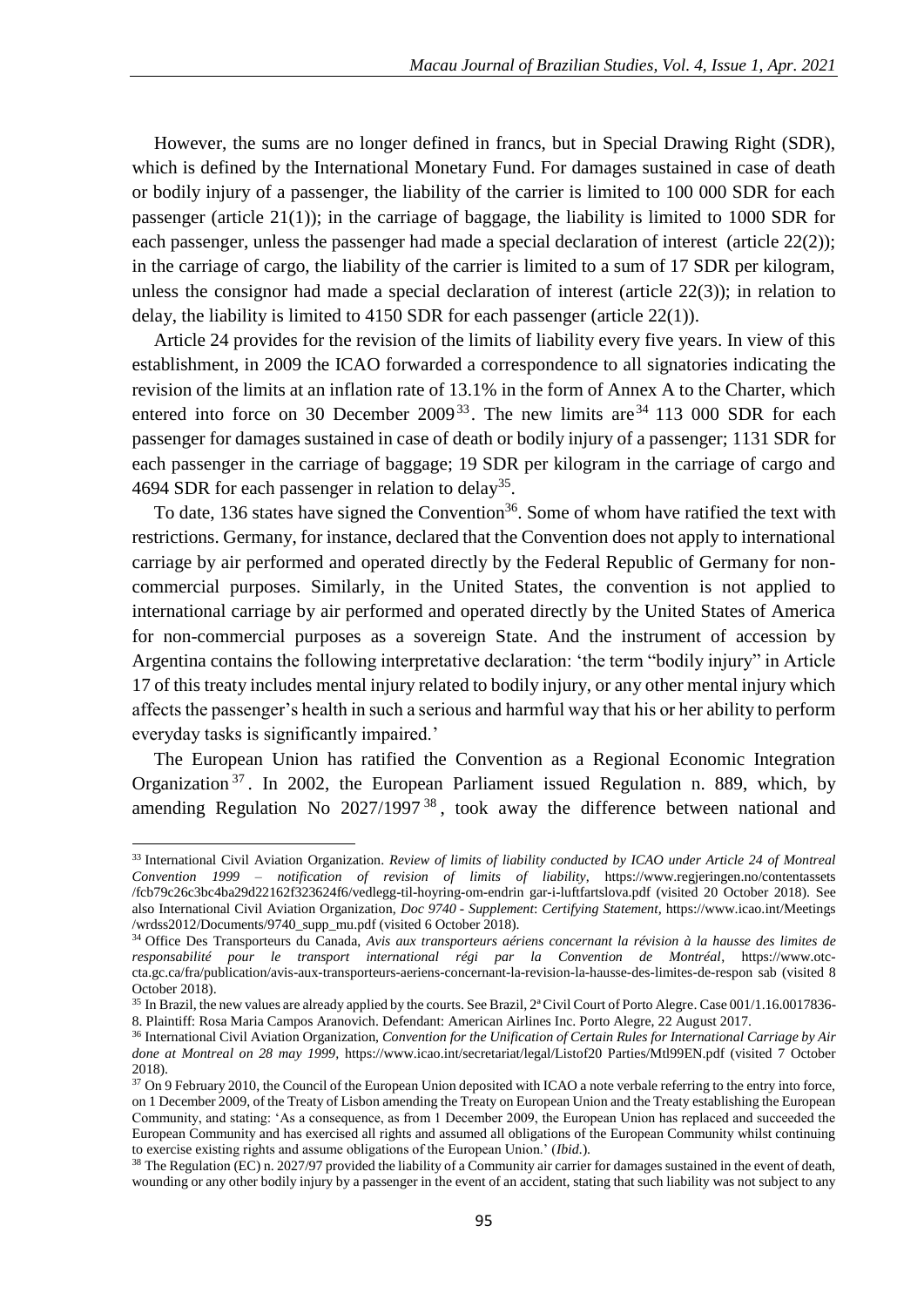international transport within the Community, making it clear that its provisions are complementary to the Montreal Convention dispositions  $39$ . In 2004, it issued another supplementary rule, Regulation n.  $261^{40}$ , establishing common rules on compensation and assistance to passengers in the event of denied boarding (overbooking) and of cancellation or long delay of flights made within the Community.

Brazil has ratified the Convention without restrictions by enacting the Decree n. 5,910 of September 27, 2006, in force since then.

The Montreal Convention has been applied by the signatory States to address issues relating to the liability of international air carriers, although there are doubts about the scope of its incidence, particularly concerning some interpretative divergences between international courts as will be analyzed below.

In 2010, Mr. Advocate General at European Court of Justice Ján Mazák, when analyzing the case *Axel Walx x Clickair S.A*., in which an action for damages was brought by Mr Axel Walz against the air carrier Clickair S.A. for the loss of his suitcase on 4 June 2007 during a flight from Barcelona to Porto, concluded that the Montreal Convention uses only one general concept, 'damage', without providing any further details in that respect: 'it cannot be inferred from the wording of Article 17.2 of the Montreal Convention or Article 22(2) thereof that the Contracting States wished to limit the liability of carriers to material damage or, conversely, to non-material damage'. In response to the question submitted to the Court<sup>41</sup>, stated that the article 22(2) must be interpreted as meaning that, in the transport of baggage, the liability of the carrier in the case of destruction, loss, damage or delay is limited to 1000 SDR per passenger in total, independent of the type of damage and the method of providing compensation.

In a similar decision, the Argentine Supreme Court, in examining the case *Alvarez, Hilda Noemí c/ British Airways s/ daños y perjuicios* <sup>42</sup> , in which the passenger demanded compensation for moral damages due to the delay in the delivery of her baggage, concluded that the limit of liability set in article 22 of the Montreal Convention does not discriminate the nature of the damage, so that it includes all types of compensations and damages<sup>43</sup>.

 $\overline{a}$ 

financial limit defined by law, convention or contract. (European Union, *Regulation (EC) n. 2027/97 of the Council of 9 October 1997,* https://eur-lex.europa.eu/legal-content/PT/TXT/PDF/?uri= CELEX:31997R2027&from =FR (visited 10 October 2018)).

<sup>39</sup> See Whereas 6: 'it is necessary to amend Council Regulation (EC) n. 2027/97 of 9 October 1997 on air carrier liability in the event of accidents in order to align it with the provisions of the Montreal Convention, thereby creating a uniform system of liability for international air transport'. (European Union, *Regulation (EC) 889/2002 of the European Parliament and of the Council of 13 May 2002*, https://eur-lex.europa.eu/legalcontent/PT/TXT/PDF/?uri=CELEX:32002R0889&qid%201538335983256&from=EN (visited 10 October 2018).

<sup>40</sup>For all three situations, the carrier must provide assistance (right to care), such as hotel accommodation, meals and refreshments in a reasonable relation to the waiting time, transport between the airport and place of accommodation and telephone calls. For flight cancellations and overbooking cases, the carrier must compensate the passenger, whose amount will be determined according to the distance to be traveled. (European Union. *Regulation (EC) 261/2004 of the European Parliament and of the Council of 11 February 2004,* https://eur-lex.europa.eu/resource.html?uri=cellar:439cd3a7-fd3c-4da7- 8bf4-b0f60600c1d6.0010 .02/DOC\_1&format=PDF (visited 10 October 2018)).

<sup>&</sup>lt;sup>41</sup> The Commercial Court No 4, Barcelona, Spain has referred the following question to the Court for a preliminary ruling: 'Does the limit of liability referred to in Article 22.2 of the Convention for the Unification of Certain Rules for International Carriage, signed in Montreal on 28 May 1999 include both non-material damage and material damage resulting from the loss of baggage?' (European Union. Court of Justice of the European Union (CJEU). *Ján Mazák conclusions of the case C-375/09,*  https://eur-lex.europa.eu/legal-content/PT/TXT/PDF/?uri= CELEX: 62009CC0375&from=NL (visited 10 October 2018)).

<sup>42</sup> Argentina, Corte Suprema de Justicia de la Nación Argentina, A. 519. XXXVII. Appellant: Hilda Noemi Alvarez. Appellee: British Airways. Buenos Aires, 10 October 2002.

<sup>&</sup>lt;sup>43</sup> In Brazil, the Federal Supreme Court has established an understanding that the liability limits provided for in the Montreal Convention does not include the moral damage.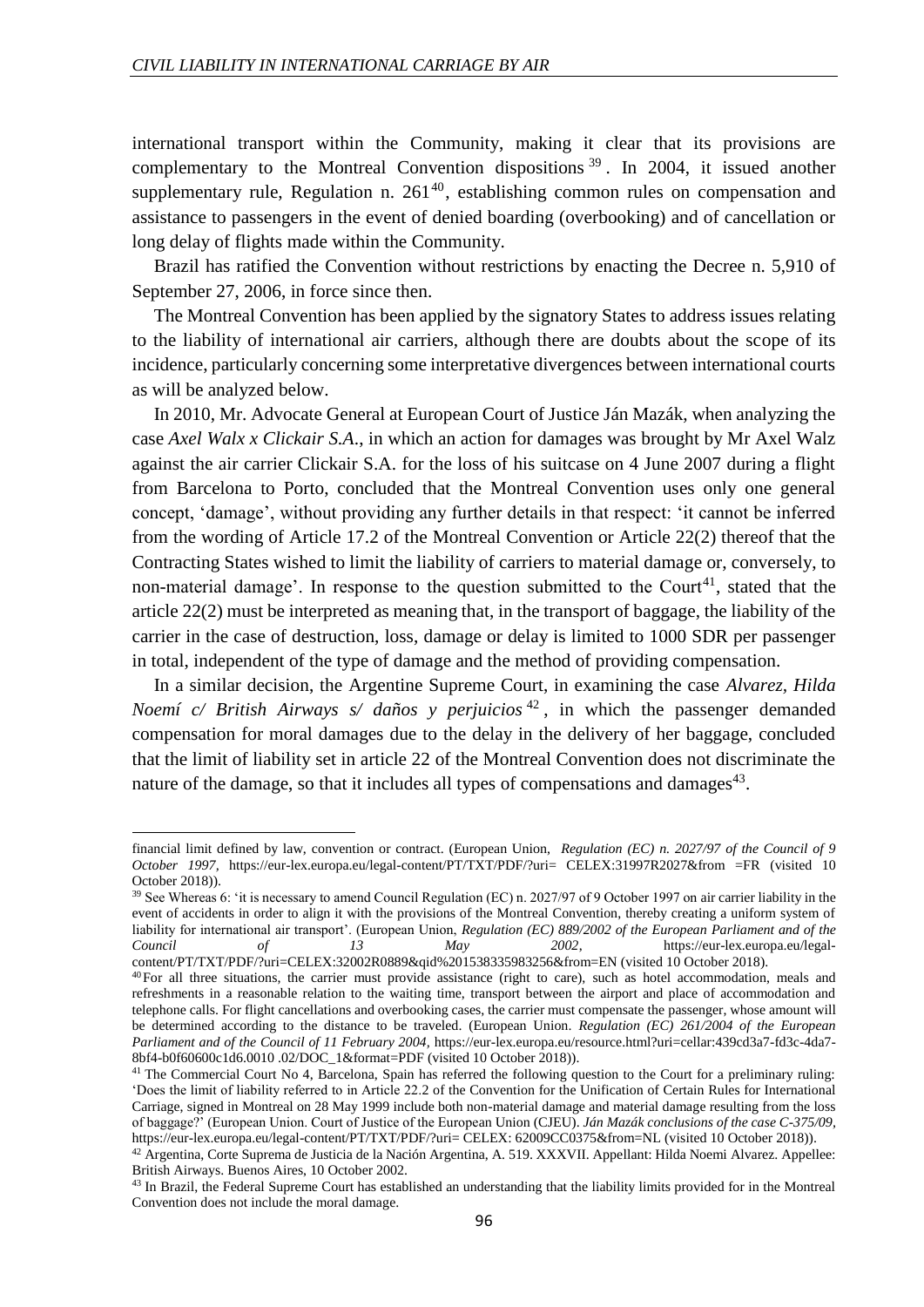Several other issues relating to the application of the Montreal Convention are submitted to the assessment of international courts. In France, the First Civil Chamber of the Court of Cassation, in the *court decision 409 of Mar.* 25, 2015 (13-24.431)<sup>44</sup>, examined a question on which legislation is applied in case of delay in international carriage by air, the Regulation (EC) n. 261/2004 of the European Parliament or the Montreal Convention. The Court considered that they regulate different rights and that the case under review, in which the compensation pursued is that established in the Regulation, did not submit to the rule provided for in article 33 of the Convention<sup>45</sup>.

In the United States Supreme Court, an issue for compensation for bodily injury provided for in article 17 of the Montreal Convention was analyzed. In such case *Jane DOE; John Doe v. ETIHAD AIRWAYS (n. 16-1042)*, the passenger was unexpectedly pricked by a hypodermic needle hidden in the aircraft seatback pocket and she claimed damages for her physical injury and her mental distress from natural sequela of possible exposure to various diseases. Although the air carrier has alleged that anguish is not subject to damages because it was not caused by bodily injury (needle sting) but by the possibility of having contracted infectious disease<sup>46</sup>, the Court considered that anguish is indeed subject to damages if it originated from the same accident that caused the bodily injury, refuting the claim that article 17 requires direct causal connection between injury and distress $47$ .

In Chile, the 1º *Juzgado Civil* of Valdivia, adjudging over the case of *Christian Karl Petzold and Sherry Beth Petzold x LATAM,* analyzed whether two delays on the same trip would entail two compensations provided for in article 22(1) of the Montreal Convention, and concluded that the double delay implies a single liability, so that each passenger can obtain up to the compensation limit no matter how many flight delays on the same trip happened $48$ .

<sup>44</sup> France. Court of Cassation. First Civil Chamber. Court decision 409 of 25 March 2015 (13-24.431).

<sup>&</sup>lt;sup>45</sup> 'Article 33 — Jurisdiction. 1. An action for damages must be brought, at the option of the plaintiff, in the territory of one of the States Parties, either before the court of the domicile of the carrier or of its principal place of business, or where it has a place of business through which the contract has been made or before the court at the place of destination'.

<sup>&</sup>lt;sup>46</sup> See the airline's arguments: 'The contested language here is "in case of." Etihad's argument has two components: its understanding of what "in case of" means, and its application of that understanding to the facts of this case. First, Etihad argues that "in case of" means "caused by," Appellee's Br. 4, or perhaps "caused directly by," see id. at 21. If we impose Etihad's reading of Article 17(1) back onto the text of the treaty, Etihad is then "liable for damage sustained [caused directly by] death or bodily injury of a passenger upon condition only that the accident which caused the death or injury took place on board the aircraft...." Thus, according to Etihad, in order for Doe to recover for her mental anguish under Article 17(1). Doe would have to prove that (1) an "accident" caused her "bodily injury" on board an aircraft and (2) her "bodily injury" (i.e. the small hole in her finger) directly caused her "damage sustained" (i.e., her mental anguish). Second, Etihad conc edes that an accident caused Doe to suffer a bodily injury on board its aircraft, but Etihad argues that Doe's bodily injury did not directly cause her mental anguish: according to Etihad, Doe's anguish was caused not by her "bodily injury" (i.e., the needlestick, the physical puncture wound) but rather by the "accident" that caused the injury (i.e., being stuck by a needle, as opposed to being stuck by something else). Order Granting Def.'s Mot. for Partial Summ. J. 4 (emphasis added) (citations omitted) ("Plaintiff's mental distress damages were not caused by her physical injury. It is not the physical needle prick itself that caused Plaintiff's distress, but the possibility that she may have been exposed to an infectious disease."); see Appellee's Br. 17 ("[Doe's] mental anguish damages arise from the nature of the accident itself and were not caused by the bodily injury"), *id.* at 20 ("because the plaintiffs' mental injuries were caused by the 'accident' itself and not the 'bodily injuries' sustained in the accident, there could be no recovery under the Convention").' (United States. Supreme Court. Certificate of Compliance N. 17-997 (16-1042). Etihad Airways P.J.S.C. v. Jane Doe, et vir. Washington, 30 August 2017).

<sup>47</sup> 'Clearly, the plain meaning of "in case of" is *conditional*, not *causal*. To say *in case of X, do Y* is to say "if X happens, then do Y"—none of which means that there is a causal relationship between X and Y—just as to say *in case of a compensable bodily injury, the passenger may recover damage sustained* is to say "if there is a compensable bodily injury, the passenger may recover damage sustained.' (*ibid..)*

<sup>48</sup> See excerpt from the decision: 'La responsabilidad por el transporte aéreo internacional de pasajeros […] establecida en el Convenio es de índole mixta; en una primera fase, objetiva, y en una segunda, luego de que los daños se estimen en una cuantía superior a los límites de responsabilidad establecida, subjetiva. […] Que el incumplimiento de la demandada por dos veces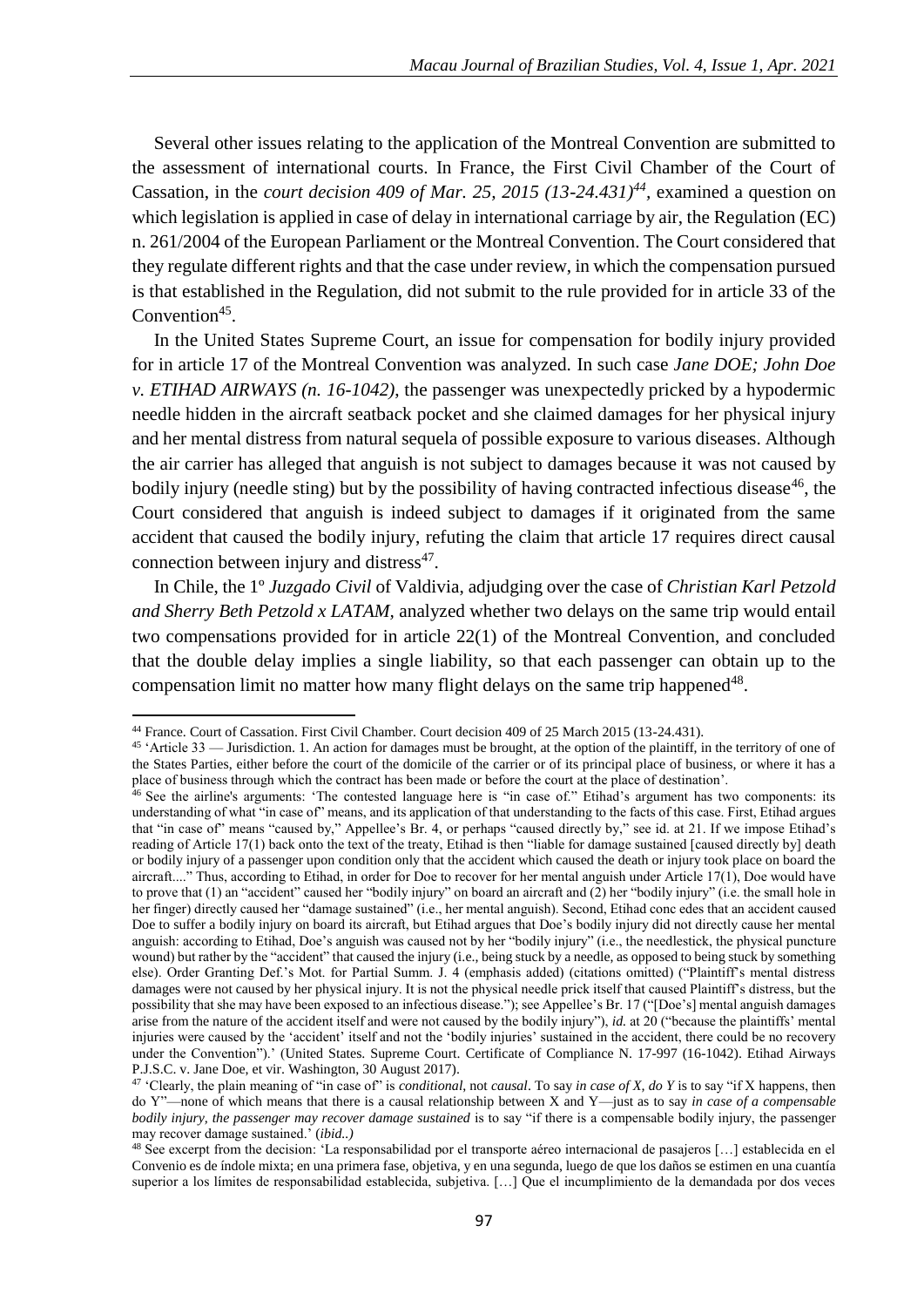**.** 

To the Uruguayan Supreme Court of Justice, in the case *Mario Vidales & CIA x Vanguard Logistic Services<sup>49</sup>*, it was questioned whether, in an international carriage of cargo where the merchandise was stolen during the truck unloading at Miami International Airport, without special declaration of interest, the limits of liability provided for the Montreal Convention would apply or whether the local law should be enforced because it is not carriage by air or because the damage resulted from an omission done with intent to cause damage or recklessly and with knowledge that the damage would probably result. The Court decided that the compensation limit provided for the Convention should be applied because the damage took place during the carriage by air, because there was not special declaration of interest and because the exception provided for in article 22,  $5^{50}$  is not applied to cargo transport.

It should be noted that, in relation to international carriage of persons, there is a certain jurisprudential preference in Uruguay to apply the Consumer Protection Act because it is understood that it is a public policy discipline<sup>51</sup>. For example, in the case Sanabria, Nelson *c/Lan y lan Air Lines y Azul viajes y Turismo S/daños y Perjuicios y cobro de Pesos*, the aircraft and the tourism agency were sentenced to reimburse the value of air tickets and to compensate the passengers for moral damages based on the Consumer Protection  $Act^{52}$ .

In any case, the Montreal Convention has been applied by the signatory States, which demonstrates their commitment to obligations internationally undertaken and to the idea of standardizing certain rules on the subject.

ponen de manifiesto el retraso consecuencia del incumplimiento del plazo, prácticamente, sin solución de continuidad, obedecen, o dan lugar, a una única responsabilidad, dado que se trataba de un mismo vuelo que fue postergado dos veces, respecto del itinerario contratado. En consecuencia, se dar como indemnización, a cada uno de ellos, 4150 derechos especiales de giro; esto es, \$4.086.000; y, por los dos demandantes, la suma de \$8.172.000'. (Chile. 1st Civil Chamber of Valdivia. Plaintiffs: Christian Karl Petzold and others. Defendant: LATAN Airlines Group S.A. Reporting Judge: Edinson Antonio Lara Aguayo. Valdivia, 27 february 2017).

<sup>49</sup> Uruguay, Supreme Court of Justice. Case 804/2014. Plaintiff: Mario Vidales & CIA. Defendants: Vanguard Logistics Services and Tesex S.A. – Aeropac Freight Forwarders. Montevideo, 15 September 2014.

<sup>50</sup> 'Article 22 Limits of Liability in Relation to Delay, Baggage and Cargo: 5. The foregoing provisions of paragraphs 1 and 2 of this Article shall not apply if it is proved that the damage resulted from an act or omission of the carrier, its servants or agents, done with intent to cause damage or recklessly and with knowledge that damage would probably result; provided that, in the case of such act or omission of a servant or agent, it is also proved that such servant or agent was acting within the scope of its employment'.

<sup>51</sup> Griselda Capaldo, *Nueve años de vigencia del Convenio de Montreal de 1999: su interpretación jurisprudencial respecto del transporte aéreo de pasajeros*, http://www.derecho.uba.ar/investigacion/investigadores/publicacio nes/capaldo-nueveanos-de-vigencia.pdf (visited 9 January 2019).

<sup>&</sup>lt;sup>52</sup> See the excerpt of the decision: 'Relaciones de Consumo. Como principio fundamental y punto de partida, debemos admitir sin cuestionamientos la postura que sostiene la aplicación de la Ley N° 17.250 (Ley de Relaciones de Consumo) a los contratos innominados (Merlinski. Contratos de Servicios Turísticos y Relaciones de Consumo. Rev.Crítica de Der.Privado N°4-2007,p. 215). La aplicación de dicha normativa se incorpora al contrato e incluso modifica ciertas estipulaciones de las partes, en forma "más favorables a cierta categoría de contratantes: los consumidores" (idem, p.216). Siguiendo al autor de referencia, es posible plantearse una metodología de análisis que permita llegar a la "interpretación e integración del contrato". De ella obtendremos la validez o nulidad de determinadas cláusulas e incluso la posibilidad de concluir en el incumplimiento contractual. Para ello, primero analizamos el contrato concreto, específico a la luz de "las normas específicas del tipo contractual" sin tomar en consideración la Ley N. 17.520. Luego de realizar la "subsunción" del contrato en la normativa aplicable, pasamos a la calificación de mismo a fin de concluir si estamos frente a una relación de consumo tutelada por las disposiciones legales de la Ley N. 17.520. La ley precitada es de orden público y necesariamente se aplica a toda contratación sea de naturaleza civil o comercial. En este punto, compartimos la postura que sostiene la independencia de la normativa de la Ley de Relaciones de Consumo, frente a la naturaleza civil o comercial del contrato (Cf. Merlinski, pág. 217). Genéricamente puede sostenerse sin hesitación, que todo turista "en tanto usuario de los servicios del operador de turismo, debe ser considerado "consumidor". Ello deriva claramente de la propia definición legal de relación de consumo prevista en el art. 4° de la ley. La relación jurídica entre el turista y la agencia de viajes, es una relación de consumo incuestionablemente. Por lo tanto, se encuentra tutelada por la Ley de Relaciones de Consumo'. (Uruguay, Juzgado Letrado de 1ª Instancia de la Ciudad de la Costa. Nelson c/Lan y Lan Air Lines y Azul Viajes y Turismo s/Daños y Perjuicios y Cobro de Pesos. Ciudad de la Costa, 3 October 2011).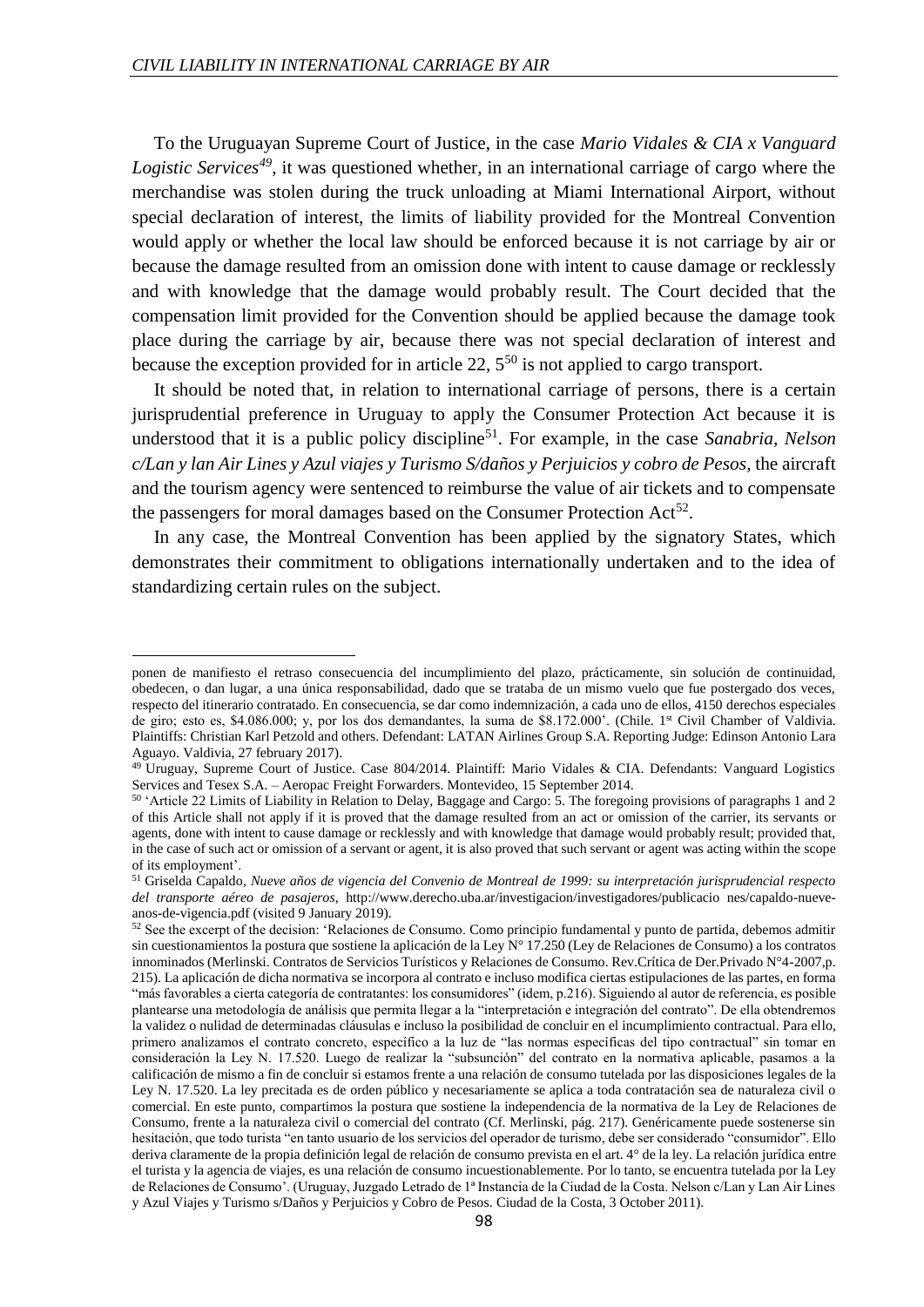Next, the Brazilian context and the interest in the harmonization between the Montreal Convention and the national provisions on this contractual relationship will be analyzed.

### **III. The international carriage by air contract within the national scope: the need for harmonization**

In Brazil, the right to transport has become a social right by the Constitutional Amendment n. 90 of 2015, which has changed article 6 of the Federal Constitution<sup>53</sup>.

The contract of carriage was only typified by the Civil Code of 2002, which disciplines the general rules of all transport contracts in articles 730 to 756. However, the treaties and conventions ratified by Brazil and the special laws preceding its promulgation remain in force in which they are not contrary to the provisions of the civil law. The Consumer Protection Code is also applied to transport contracts that set up consumer relations, and, regarding carriage by air issues, the National Civil Aviation Agency standards practices are also applied<sup>54</sup>.

Thus, various sources of law are simultaneously applied to the same contractual relationship, and that is why harmonization is necessary for the best application of the law.

In the second part of this article, the legislation applicable to international air transport in Brazil will be analyzed, as well the thesis fixed by the Federal Supreme Court and the need for harmonization between national and international sources through the method of the Dialogue of the Sources.

### **A. The development of carriage by air regulation and the thesis in the Theme n. 210 fixed by the Federal Supreme Court**

According to Bruno Miragem<sup>55</sup>, before the promulgation of the Civil Code in 2002, several sparse norms regulated the modalities of transport in an unsystematic way, such as the Commercial Code (Law n. 556, of June 25,  $1850$ )<sup>56</sup>, which regulated trade and certain waterways of maritime transport, and Decree n. 2,681 of 7 December 1912, concerning the civil liability of railways<sup>57</sup>.

Concerning carriage by air, the Decree 20.704 of 24 November 1931 was responsible for the incorporation of the Warsaw Convention in national law, which regulates all international

<sup>53 &#</sup>x27;Education, health, food, work, housing, transportation, leisure, security, social security, protection of motherhood and childhood, and assistance to the destitute are social rights, as set forth by this Constitution'. (Brazil, *Constituição da República Federativa do Brasil de 1988.* http://www.planalto.gov.br/ccivil\_03/ constituicao/ constituicaocompilado.htm (visited 5 October 2018)).

<sup>54</sup> The National Civil Aviation Agency is a federal autarchy linked to the Ministry of Defense that elaborate standard practices for the functioning of civil aviation, which are also applicable to air transport contracts, but on a complementary basis. Its technical norms consider the precepts of international aviation institutions and organizations of which Brazil is a signatory. (Brazil, *Agência Nacional de Aviação Civil,* http://www. anac.gov.br /A\_Anac/o-que-fazemos (visited 12 August 2018)).

<sup>55</sup> Pontes de Miranda, *Tratado de Direito Privado:* parte especial. Tomo XLV. Direito das obrigações, contrato de transporte. Updated by Bruno Miragem (São Paulo: Revista dos Tribunais, 2012), 66.

<sup>&</sup>lt;sup>56</sup> The second part of the Commercial Code is dedicated to maritime trade, with, for example, on vessels, the requirements to be a captain or master of ship, the rights and the duties of the passenger. (Brazil, *Law 556 of 25 June 1850*, http://www. planalto.gov.br /ccivil\_03/leis/L0556-1850.htm, (visited 10 October 2018)).

 $57$  The Decree has already imposed limits to the compensation for damage on the responsibility of the railway network, for example, for cases of loss or theft of goods (article 6), delay in the delivery of goods (article 7) and passenger injury (article 20). (Brazil, *Decree 2.681 of 7 December 1912*, http://www.planalto. gov.br/ccivil\_03/ Decreto/d26811912.htm (visited 10 November 2018)).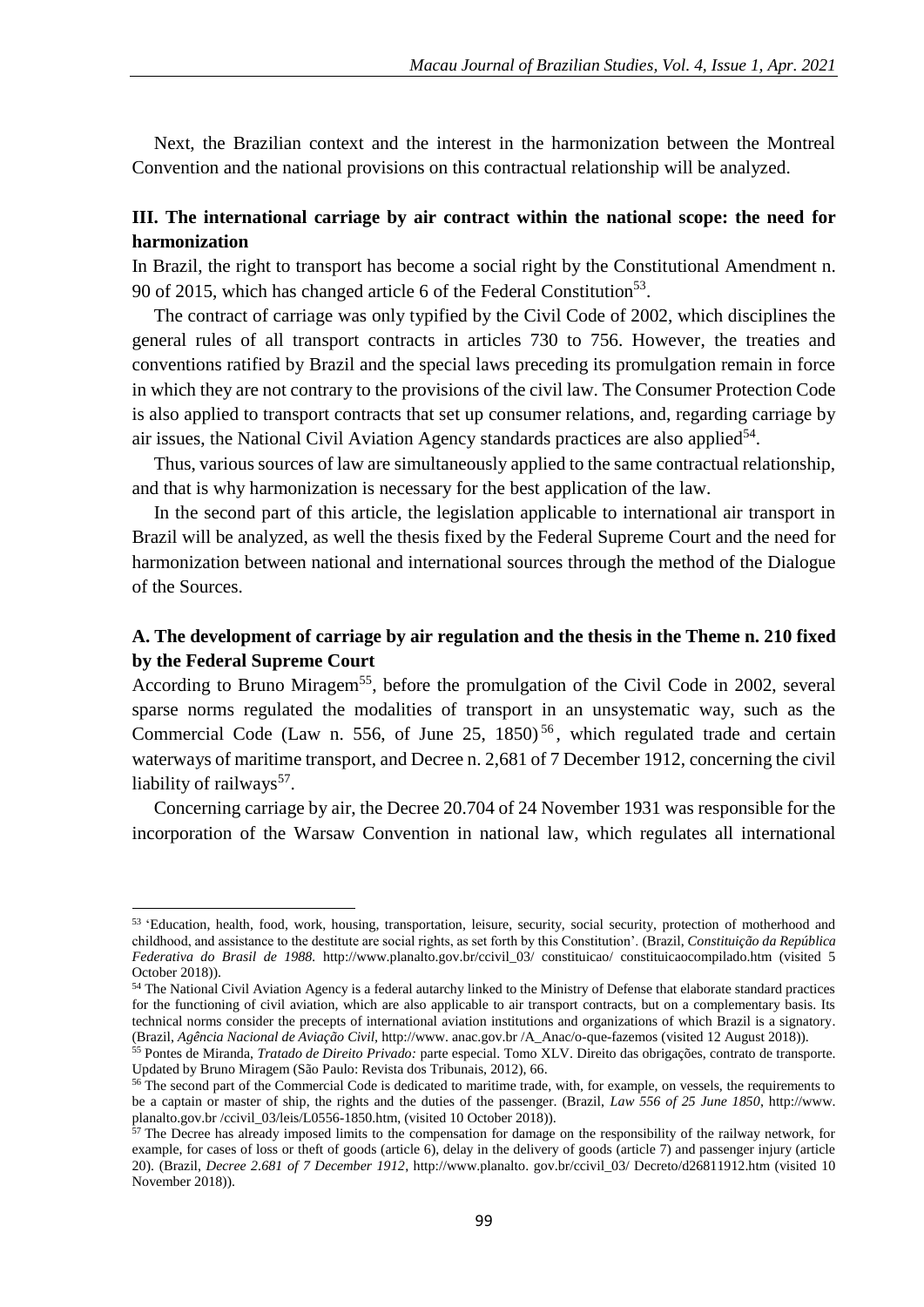carriage of persons, luggage or goods performed by aircraft<sup>58</sup>, establishing the liability of the carrier in the event of death or injury of a passenger or any other bodily injury suffered by a passenger; the damage sustained in the event of the destruction, loss or damage to luggage or goods and the damage occasioned by delay in the carriage by air of passengers, luggage or goods.

In 1986, the Brazilian Aeronautical Code was edited, which, following the same line as the Warsaw Convention, among several other provisions, stipulates the responsibility of carriers in the national territory<sup>59</sup> for damages resulting from death or passenger injury, as well as delay and loss, destruction or breakdown of cargo and baggage<sup>60</sup>.

In 1988, the new Federal Constitution was enacted, which establishes the dignity of the human person as one of its fundamental principles (article 1, III), to build a free, just and solidary society as one of its fundamental objectives (article 3, I) and the right of transportation as a social right (article 6).

The Constitution also instituted the defense of consumers as a fundamental right (article 5, XXXII) and as a general principle of the economic activity (article 170, V). It also determined the promulgation of the Consumer Protection Code (Temporary Constitutional Provisions Act, article 48), which came into force in 1990 (Law n. 8.078), setting forth the norms for consumer<sup>61</sup> protection and defense, regarding public policy and social interest, and establishing the liability<sup>62</sup> of the suppliers for damages resulting from the product or service and from product or service defect. After its promulgation, it has been used in the transport relations in which one of the parties is a consumer and the other is a transport supplier, such as in carriage of persons<sup>63</sup>.

 $\overline{a}$ 

<sup>58</sup> Article 1(2): 'For the purposes of this Convention the expression "international carriage" means any carriage in which, according to the contract made by the parties, the place of departure and the place of destination, whether or not there be a break in the carriage or a transhipment, are situated either within the territories of two High Contracting Parties, or within the territory of a single High Contracting Party, if there is an agreed stopping place

within a territory subject to the sovereignty, suzerainty, mandate or authority of another Power, even though that Power is not a party to this Convention […]'. (Brazil, *Decree 20.704 of 24 November 1931,* http://www.planalto. gov.br/ccivil\_03/Decrto/1930-1949/D20704.htm (visited 15 October 2018)).

<sup>&</sup>lt;sup>59</sup> See article 1, §2: 'This Code applies to nationals and foreigners throughout the national territory, as well as abroad, to where their extraterritoriality is admitted'. (Brazil, *Law 7.565 of 19 December 1986,* http://www. planalto. gov.br/ccivil\_03/leis/L7565compilado.htm (visited 4 October 2018)).

 $\frac{60}{60}$  In case of injury or death of a passenger, the compensation for damage is limited to 3,500 National Treasury Bonds (NTB) (article 257). In case of delay, the limit is 150 NTB (article 257). To the damage resulting from the destruction, loss or breakdown of baggage, it is limited to 150 NTB per passenger (article 260). Finally, the compensation for damage caused by the delay, loss, destruction or breakdown of cargo, is limited to 3 NTB per kilogram (article 262). According to article 248, these limits are not applied in case of misconduct or serious guilt of the carrier or its employees (*Ibid.*).

 $61$  About the concept of consumer, see article 2: 'A consumer is any physical person or corporate entity who acquires or uses a product or service as a final user. Sole Paragraph. The concept and status of consumer is extended to a collective of individuals, that may even be indeterminate, who may have participated in consumer relations'. Also, see article 17: 'For the purposes of this section [Liability over the Fact of the Product and Service], all victims of the event have the same rights as consumers'. Finally, see article 29: 'Any persons exposed to what is described in this chapter [Commercial Practices] and the next will be considered equal to consumers'. (Brazil, *Law 8.078 of 11 September 1990*, http://www. planalto.gov.br/ccivil\_03/Leis/L878.htm, (visited 10 October 2018)).

<sup>62</sup> See article 3,*caput:* 'A supplier is any physical person or corporate entity, of a public or private nature, domestic or foreign, as well as other involved in the activities of production, assembly, creation, construction, transformation, importing, exporting, distribution, or commercialization of products or services'. (*Ibid.*).

<sup>63</sup> Bruno Miragem, *Contrato de transporte* (São Paulo: Revista dos Tribunais, 2014) 44-45.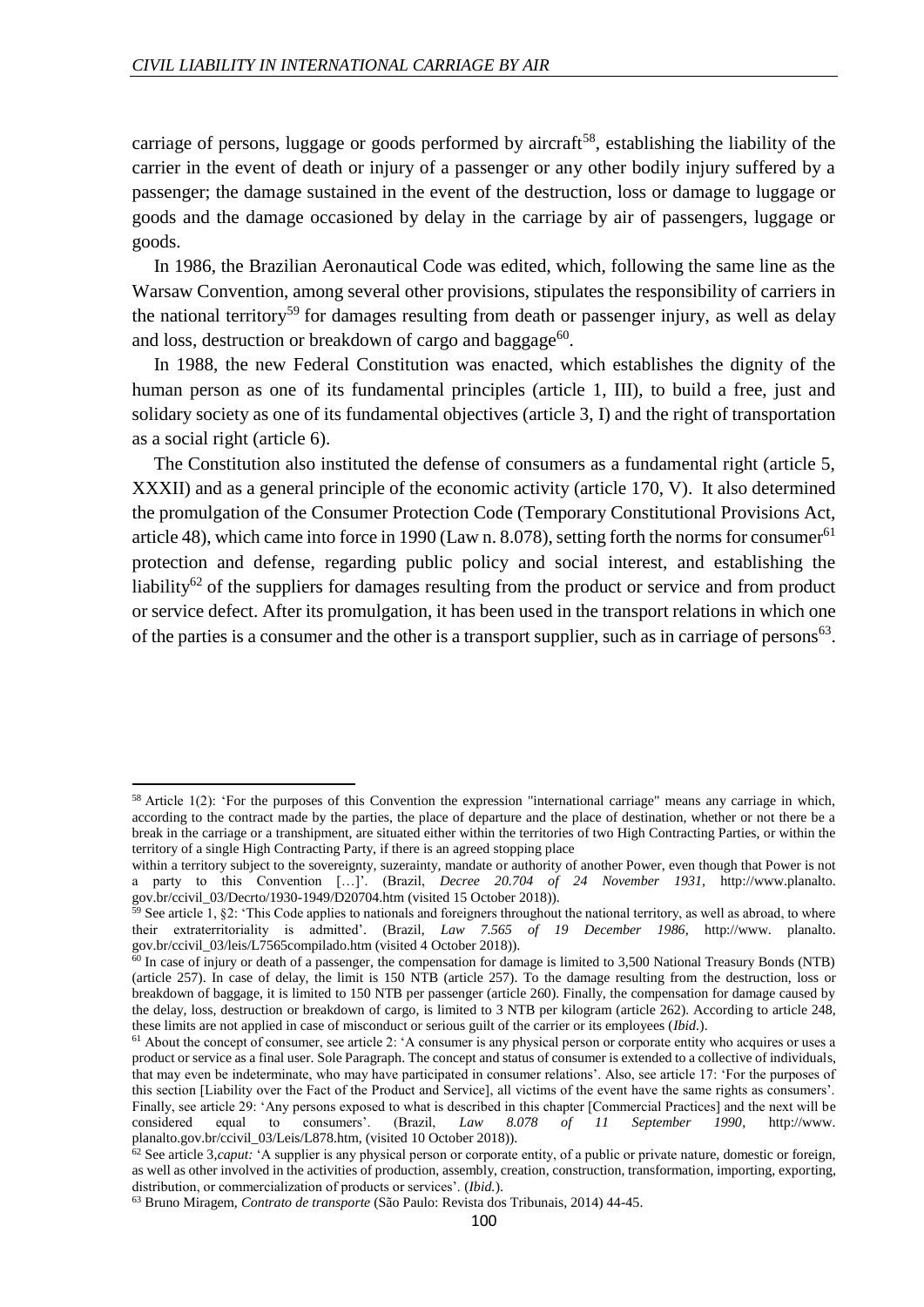From the promulgation of the Civil Code in  $2002^{64}$ , all the general rules on transport are regulated by civil law, which gives the definition of a transport contract (article  $730)^{65}$  and authorizes the provision of special laws and international treaties and conventions (article  $732$ <sup>66</sup>, thus enabling the dialogue between its dispositions and the Warsaw Convention, the Brazilian Aeronautical Code and the Consumer Protection Code.

The jurisprudence of Brazilian courts established that the provisions of Warsaw Convention and the Brazilian Aeronautical Code that are not compatible with the Civil Code or the Consumer Protection Code are no longer valid, and that is the reason why the articles that limited the air carrier liability were disregarded<sup>67</sup>: they are opposed to the Principle of Full Compensation established by the Civil and the Consumer Law<sup>68</sup>. In that sense, the Federal Supreme Court decided in the analysis of the Extraordinary Appeal n. 351.750<sup>69</sup> of 2009.

It turns out that, on September 27, 2006, the Decree n. 5.910 was published, which promulgated the Montreal Convention, and the discussion came to the fore again. At first, the courts maintained the consolidated understanding<sup>70</sup>. But then, on October 23, 2009, the Federal Supreme Court recognized the general repercussion of the claim for pecuniary and moral

 $64$  When drafting the explanatory memorandum of the preliminary draft of the Civil Code. Miguel Reale highlighted the need to reform the Civil Code of 1916 as a consequence of changes in the plan of facts and ideas, 'both because of technological progress and the new dimension acquired by the values of social solidarity'. He also said that the new contractual types enriched the law of obligations, emphasizing that the *typification* of the transport contract was one of the fundamental points of the update. (Brazil, *Novo Código Civil: Exposição de Motivos e Texto Sancionado,*  http://www2.senado.leg.br/bdsf/bitstream/handle/id/70319/743415.pdf?sequence (visited 12 August 2018)).

<sup>65</sup> Bruno Miragem states that the contract of carriage is costly (requires remuneration), bilateral (because it is concluded between the carrier and the passenger or the owner or possessor of the thing), commutative (there are reciprocal benefits) and concluded by consensus of the parties (by the purchase of the ticket, by completing the form or by concluding a written contract). (Bruno Miragem, *Contrato de transporte* (São Paulo: Revista dos Tribunais, 2014) 45-46). On the other turn, Pontes de Miranda conceptualizes the transport contract as follows: 'it is the contract by which someone binds, upon retribution, to transfer from one place to another person or property. There is a provision of work, which is translocation. What matters is the result [...]. The person transported, or the possessor of good or goods transported, wishes the result. [...] The transport customer knows that the transporter has the bond and the other elements to fulfill what it promises. There is no randomness; The commutativity underscores'. (Pontes de Miranda, *Tratado de Direito Privado:* parte especial. Tomo XLV. Direito das obrigações, contrato de transporte. Updated by Bruno Miragem (São Paulo: Revista dos Tribunais, 2012), 63-64).

<sup>66</sup> Rui Stoco makes two important observations: (I) the legislator expressly authorizes the dialogue with other sources of law, but restricts it to transport as a contractual relationship; (II) this possibility gave survival to the legislation preceding the Civil Code, but restricted its reach and effectiveness, revoking incompatible provisions (Rui Stoco, *Tratado de Responsabilidade Civil.* 6th ed. (São Paulo: Revista dos Tribunais, 2004), 285).

 $67$  Silvio de Salvo Venosa says that there is no doubt that the Warsaw Convention and the Aeronautical Code are in force in all that concerns air transport, its structure, organization, air services, security, aircraft, etc. The question is whether the compensation limits applies to the consumer. And in this respect, he concludes that the conclusion tends to be negative. (Silvio de Salvo Venosa, *Responsabilidade civil,* 5th ed. (São Paulo: Atlas, 2005), 180).

<sup>68</sup> See the following Superior Court of Justice decisions: *AgI on Ag in REsp n. 874.427; AgRg in REsp n. 1.421.155.*

<sup>69</sup> Summary: 'Extraordinary appeal. Moral damages arising from the delay in international flight. Application of the Consumer Protection Code. Ordinary law matter. Not knowledge. 1. The principle of consumer protection shall be acted upon in the constitutional chapter of economic activity. 2. The special rules of the Brazilian Aeronautical Code and the Warsaw Convention shall be moved away when they imply a social retrogression or vilification of the rights secured by the consumer's protection. 3. It is not worth discussing, in the extraordinary instance, on the correct application of the consumer Protection Code or on the incidence, in the specific case, of antigen consumption standards convened in special legislation on international air transport. Indirect offense to the Constitution of the Republic. 4. Feature not known'. (Brazil, Federal Supreme Court. RE n. 351.750. Appellant: Varig S.A. - Viação Aérea Rio-Grandense. Appellee: Ana Maria da Costa Jardim. Reporting Judge: Marco Aurélio. Reporting Judge for the final court decision: Carlos Brito. Brasília, 17 March 2009).

<sup>70</sup> See the following Superior Court of Justice decisions: *AgRg on Ag 1.230.663; Ag.Rg on Ag 1.343.941 and AgRg on AREsp 607.388.*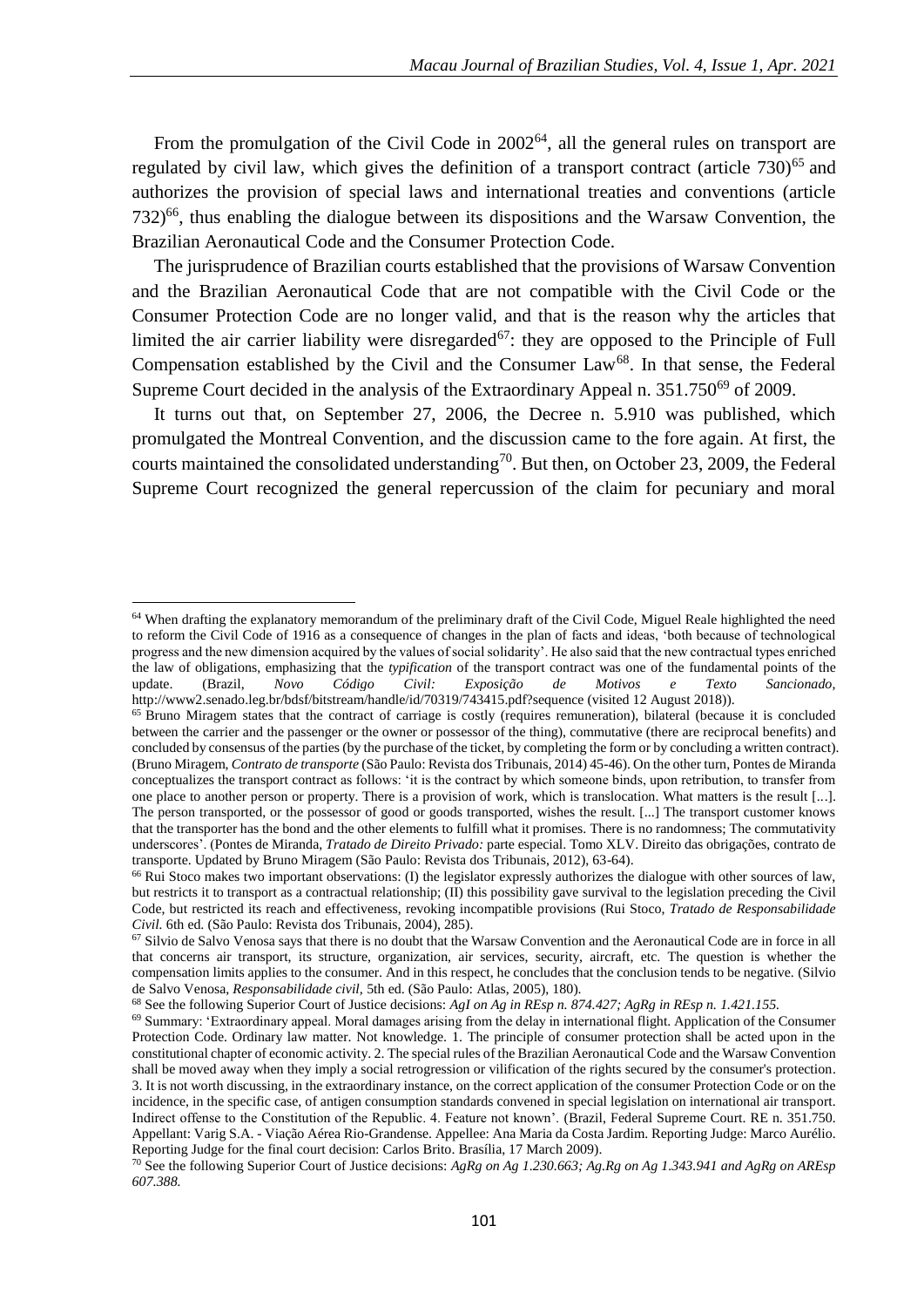damages occasioned by loss of cargo<sup>71</sup> in the analysis of the Interlocutory Appeal n. 762.184<sup>72</sup> and determined its conversion to the Extraordinary Appeal n. 636.331 and its inclusion in the Theme n. 210: 'Limitation of liability for damages sustained in the event of loss of baggage on the basis of the Warsaw Convention'. The appeal was subjected to the analysis of the Minister Gilmar Mendes.

In parallel, Minister Roberto Barroso, analyzing the Extraordinary Appeal  $n^{\circ}$  766.618<sup>73</sup>, which discussed the term to file a suit of damage related to an international carriage by air contract, determined its submission to the plenary and proposed a simultaneous trial with the other Appeal.

The trial began in 2014 and was finalized on May 25, 2017 after Minister Rosa Weber's opinion.

Minister Gilmar Mendes, the reporting judge of the Extraordinary Appeal n. 636.331, voted in the sense that international Conventions limiting the liability of air carriers should preferably be applied in relation to the Consumer Protection Code, because consumer protection is not the only guideline to which the Brazilian economic order is oriented. Also, the legislator of the Federal Constitution imposed the respect and fulfillment of international agreements assumed by Brazil in matters relating to international carriage by air through article 178<sup>74</sup>. The Minister stated in the end that the Montreal Convention is a special law that applies to all international carriage of persons, baggage or cargo performed by aircraft (special law standard) and which is also subsequent to the Consumer Protection Code (chronological standard), which is why it must prevail.

In a similar vote, Minister Luís Roberto Barroso, the reporting judge of the Extraordinary Appeal 766.618, assured that the hierarchical standard of international treaties is the same as the Consumer Protection Code (both are ordinary law), so that antinomies are solved by chronological and special law standards. However, if this were the simple conclusion, the discussion would spin on an infra-constitutional issue. Thus, in his opinion, what legitimated the admission of the two Extraordinary Appeals is the existence of a specific constitutional device that regulates the matter: the article 178.

For Barroso, the article provides specific conditions for resolving antinomies on carriage by air in the same way as the Introduction Act to Brazilian Law Rules (Decree-law n. 4,657, of 4 September 1942). He also affirmed that the constitutional protection of consumer rights is a

 $71$  Sylvia Regina de Morais Rosolem filed a suit against Société Air France due to the loss of her luggage. She demanded for compensation for moral and pecuniary damages. (Claudia Lima Marques, Tatiana de A.F.R. Cardoso Squeff, Maria Luiza Baillo Targa, "Embargos de Declaração no Recurso Extraordinário n. 636.331", in *Revista de Direito do Consumidor*, v. 115 (São Paulo: Revista dos Tribunais, 2018), 526).

 $72$  Brazil, Federal Supreme Court. AI n. 762.184. Appellant: Société Air France. Appellee: Sylvia Regina de Moraes Rosolem. Reporting Judge: Cezar Peluso. Brasília, 22 October 2009.

 $73$  Cintia Cristina Giardulli filed a suit against Air Canada due to the delay in the carriage by air of passengers that forced her to sleep at the airport, demanding compensation for moral damages. The carriage by air claimed the prescription of the action in its defense. (Claudia Lima Marques, Tatiana de A.F.R. Cardoso Squeff, Maria Luiza Baillo Targa, "Embargos de Declaração no Recurso Extraordinário n. 766.618", in *Revista de Direito do Consumidor*, v. 115 (São Paulo: Revista dos Tribunais, 2018), 563-564).

<sup>&</sup>lt;sup>74</sup> 'Article 178. The law shall provide for the regulation of air, water and ground transportation, and it shall, in respect to the regulation of international transportation, comply with the agreements entered into by the Union, with due regard to the principle of reciprocity. (CA No. 7, 1995) Sole paragraph. In regulating water transportation, the law shall set forth the conditions in which the transportation of goods in coastal and internal navigation will be permitted to foreign vessels'. (Brazil, *Constituição da República Federativa do Brasil de 1988.* http://www. planalto.gov.br/ccivil\_03/constituicao/constituicaocompilado.htm (visited 5 October 2018)).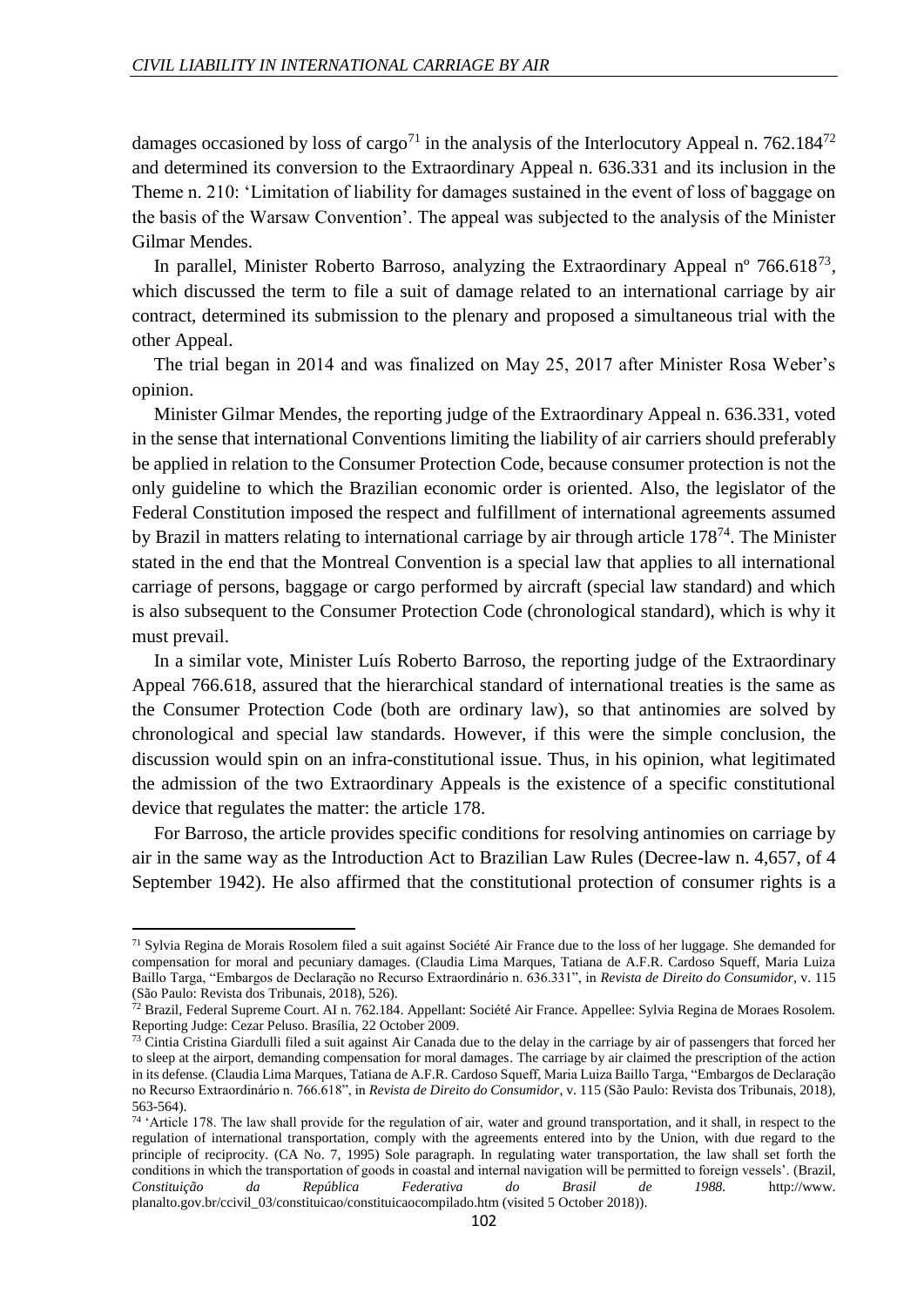principiological standard (or a basic principle) and that, when a constitutional rule has a different meaning to that indicated by a constitutional principle, the rule should be applied, which is the option clearly expressed by the legislator.

Inaugurating the divergence, Minister Marco Aurelio Mello reported to the judgment profiled by the Second Panel of the Federal Supreme Court in the Extraordinary Appeal n.  $172.720^{75}$  in order to demonstrate that the Court had already decided that the constitutional provisions related to consumer protection overlaps the treaties and conventions provisions ratified by Brazil.

Also proffering a dissenting vote, Minister Celso de Mello stated that special law and chronological standards cannot be invoked to 'nullify the fundamental right ensured in favor of the consumer, whatever the nature of the consumer relationship involved is'. He considered that the hierarchy standard must be used because the consumer protection is imposed by the Federal Constitution and, analyzing article 5, XXXII disposition, the Minister concluded that consumer protection is protected by an immutable clause, which gives it a preponderant legal effectiveness in relation to article 178, precisely because it enunciates a fundamental right $^{76}$ . Finally, the Minister affirmed that private autonomy cannot be exercised to the detriment of or with disrespect to the fundamental rights secured to the consumer and that means that Consumer Protection Code provisions take precedence over international conventions standards in civil liability of international carriage by air issues.

At the end of the trial, the Plenary of the Supreme Court, by majority (nine votes to two), in accordance with the votes of the Reporting Judges, accepted both the Extraordinary Appeals and fixed the following thesis with general repercussion<sup>77</sup>: 'under article 178 of the Constitution of the Republic, the international treaties limiting the liability of carriage by air of persons, especially the Warsaw and the Montreal Conventions, are prevalent in relation to Consumer Protection Code'.

It is important to emphasize that the Ministers ruled out the application of the thesis on requests related to moral damages, which are not subject to the limits imposed by the

<sup>75</sup> Summary: 'Indemnity - Moral damage – baggage loss in international air travel - Warsaw Convention - mitigated observation - Federal Constitution - Supremacy. The fact that the Warsaw Convention reveals, as a rule, the indemnity charged for material damage does not exclude the liability of the carrier of compensation for moral damages. Once it is configured by the feeling of discomfort, embarrassment, annoyance and humiliation arising from the loss of a suitcase, Constitutional provisions – sections V and X of article 5, must be respected, in which it overlaps with treaties and conventions ratified by Brazil'. (Brazil, Federal Supreme Court. RE 172.720. Appellants/Appellees: Sergio da Silva Couto e Iberia – Lineas Aereas de España S.A. Reporting Judge: Marco Aurélio. Brasília, 6 February 1996).

 $76$  The Minister continues: 'This context, in which a clear state of dialectical tension is recorded between the norms established in article 178 and in article 5th, XXXII […], it becomes essential to acknowledge that the overcoming of this antagonism, which opposes values impregnated with constitutional stature, will depend on the concrete weighting between the rights and interests placed in situation of conflict, in order to harmonize them. That means […] that overcoming the existing antagonisms between constitutional principles and values is to result from the use of standards that allows the public authorities (and the magistrates and courts) to ponder and evaluate, "*hic et nunc*", according to a given context and from a concrete axiological perspective, what should be the right to preponderate in the case, considered the situation of conflict occurring, provided that, however – as the Magisterium of the doctrine warns in the analysis of very delicate question pertaining to the subject of the collision of rights  $\lceil ... \rceil$  – the use of the method of weighting of goods and interests does not matter in emptying the essential content of fundamental rights, among which it is substantial, for its significant Fundamental right of protection to which the consumer is entitled'. (Grime in the original).

<sup>77</sup> Brazil, Federal Supreme Court. RE 636.331. Appellant: Société Air France. Appellee: Sylvia Regina de Moraes Rosolem. Brasília, 25 May 2017. And Brazil, Federal Supreme Court. Ag on RE 766.618. Appellant: Air Canada. Appellee: Cintia Cristina Giardulli. Reporting Judge: Luis Roberto Barroso. Brasília, 25 May 2017.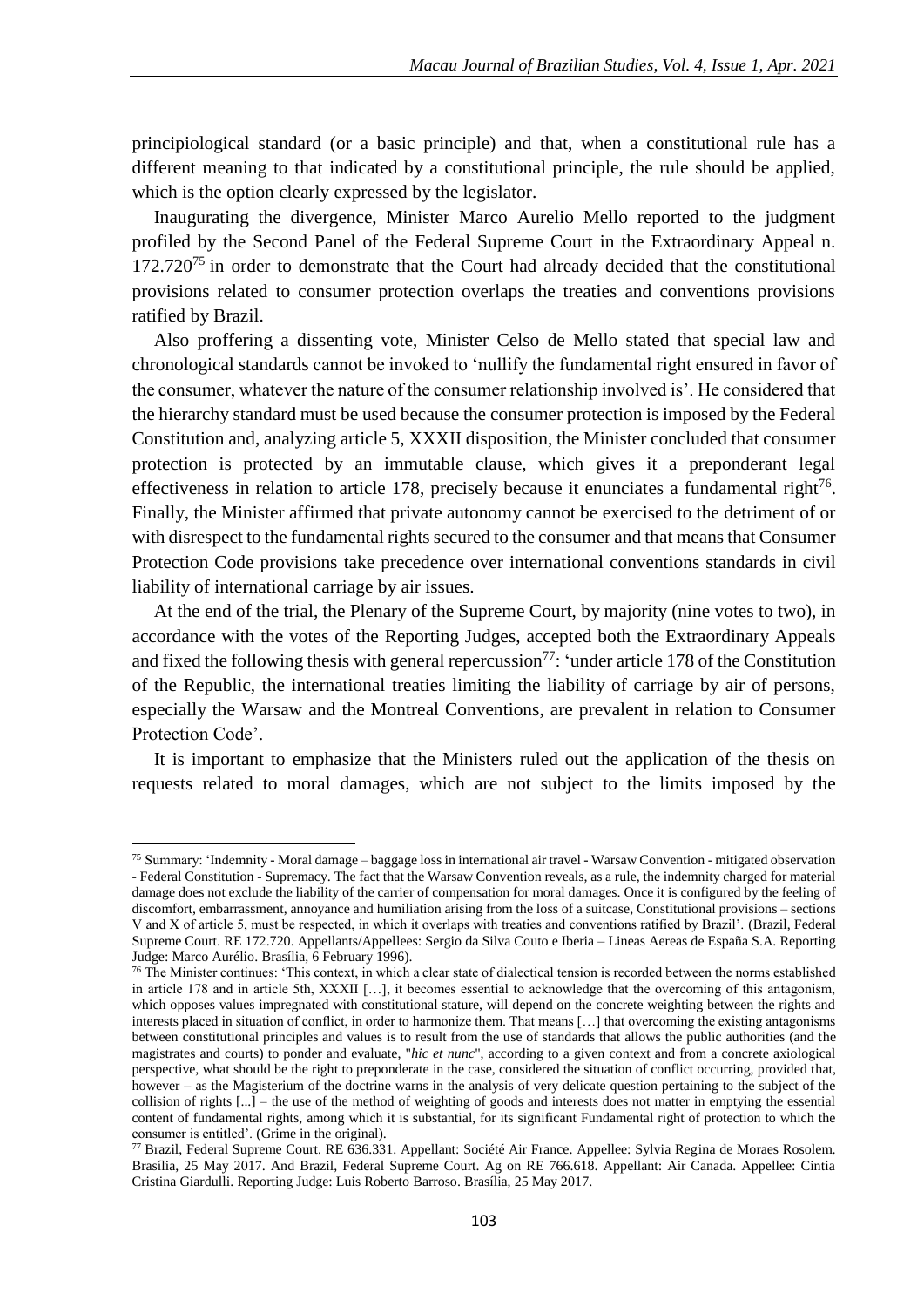**.** 

international Conventions. In this way, national law is applicable to moral damages demands or requests.

Although there is no final *res judicata* (transit in *rem judicatam*), the observation of the thesis by other courts and by the Federal Supreme Court itself is already being imposed<sup>78</sup>.

As a result of the fixed thesis, which diverges from the previously consolidated jurisprudence and precludes a dialogue between Brazilian norms and international conventions, the study of the method of the Dialogue of the Sources is important to verify its application on the matter and to harmonize apparent antinomies.

## **B. The harmonization of national and international law through the Dialogue of the Sources**

The German jurist Erik Jayme, in his studies, found that in the post-modern<sup>79</sup> and globalized society, the classic standards for antinomies solutions (hierarchy, chronological and special law standards) are no longer supported, which preach the prevalence of one source of law to the detriment of others, since today the coexistence of different laws and their harmonization is sought<sup>80</sup>. In other words, Jayme found that the need to *overcome* antinomies is replaced by the need for *coexistence* of the different sources of law, which can be achieved by means of a dialogue between the sources in apparent conflict.

For this reason, he developed the Theory of Dialogue of the Sources, using this expression for the first time in 1995, whose meaning can be translated as the simultaneous, coherent and coordinated application of the multiple sources of law, with fields of application convergent but not identical<sup>81</sup>.

 $78$  Minister Barroso has recently determined the review by the ordinary courts of a decision given in 2009 to reinstate it to the newly fixed thesis. (Brazil, Federal Supreme Court. RE 351.750. Appellant: Varig S.A. - Viação Aérea Rio-Grandense. Appellee: Ana Maria da Costa Jardim. Reporting Judge for the final court decision: Carlos Brito. Brasília, 17 March 2009). The Precedents Management Center of the Court of Justice of Rio Grande do Sul, which seeks to disseminate decisions and information on paradigmatic decisions reported the publication of the thesis in the 210 Theme in its quarterly newsletter, edition 04/2017, to be observed by all judges. (Brazil, Court of Justice of Rio Grande do Sul, *Núcleo de Gerenciamento de Precedentes: boletim Informativo Trimestral Edição 04/2017*, http://www.tjrs.jus.br/institu/nurer\_/docs/\_Boletim-Trimestral-Edicao-04- 2017-NUGEP-TJRS.pdf (visited 26 August 2018).

 $79$  In attempt to elucidate what post-modernity means, Erik Jayme points out that, when it comes to post-modernism, it is thought of architecture and art. The meeting point between the post-modern culture and the law relates to the common values that both share: pluralism, communication, narration and the return of feelings. In relation to the first, it ponders that the postmodern civilization is characterized by a pluralism of styles and values and that the cultural identity of each nation is respected, making the right to difference emerge. For him, the principle of equality requires that different situations are treated differently, so that the equality is only reached when the differences are effectively considered. Regarding communication, Jayme states that people want to communicate, which also means being part of a globalized society, which entails the need to adapt private international law to the new reality in order to safeguard integration and to ensure the proper functioning of the international market. As for the narration, Jayme affirms that narrative norms emerge in international law, which describes values to be attained by the nations. Finally, the fourth characteristic is the return of feelings: in post-modernity, it is accepted that usually people act by its emotions and not only by reason and, in this context, the law aims to safeguard the cultural identity that is precisely the maximum expression of such feelings. (Erik Jayme, "Identité culturelle et intégration: le droit international privé postmoderne: cours général de droit international privé" in. *Recueil des cours:* collected courses of the Hague Academy of international law, tome. 251. (Haia: Martinus Nijhoff Publishers, 1995), 251-261).

<sup>&</sup>lt;sup>80</sup> Flavio Tartuce affirms that, in the post-modern society, the insular interpretation of the law, according to which each branch would represent an island, is overcome, and the Law is seen as a solar system in which the planets are the codes, the satellites are the statutes and the sun is the Federal Constitution, which radiates its rays (principles) throughout all over the system. (Flávio Tartuce, *Manual de Direito do consumidor: direito material e processual*, 5th. ed. (Rio de Janeiro: Forense, 2016) 17- 19).

<sup>81</sup> Antonio Herman Benjamin, Claudia Lima Marques, "A teoria do diálogo das fontes e seu impacto no Brasil: uma homenagem a Erik Jayme". In *Revista de Direito do Consumidor*, v. 115 (São Paulo: Revista dos Tribunais, 2018) 21-40.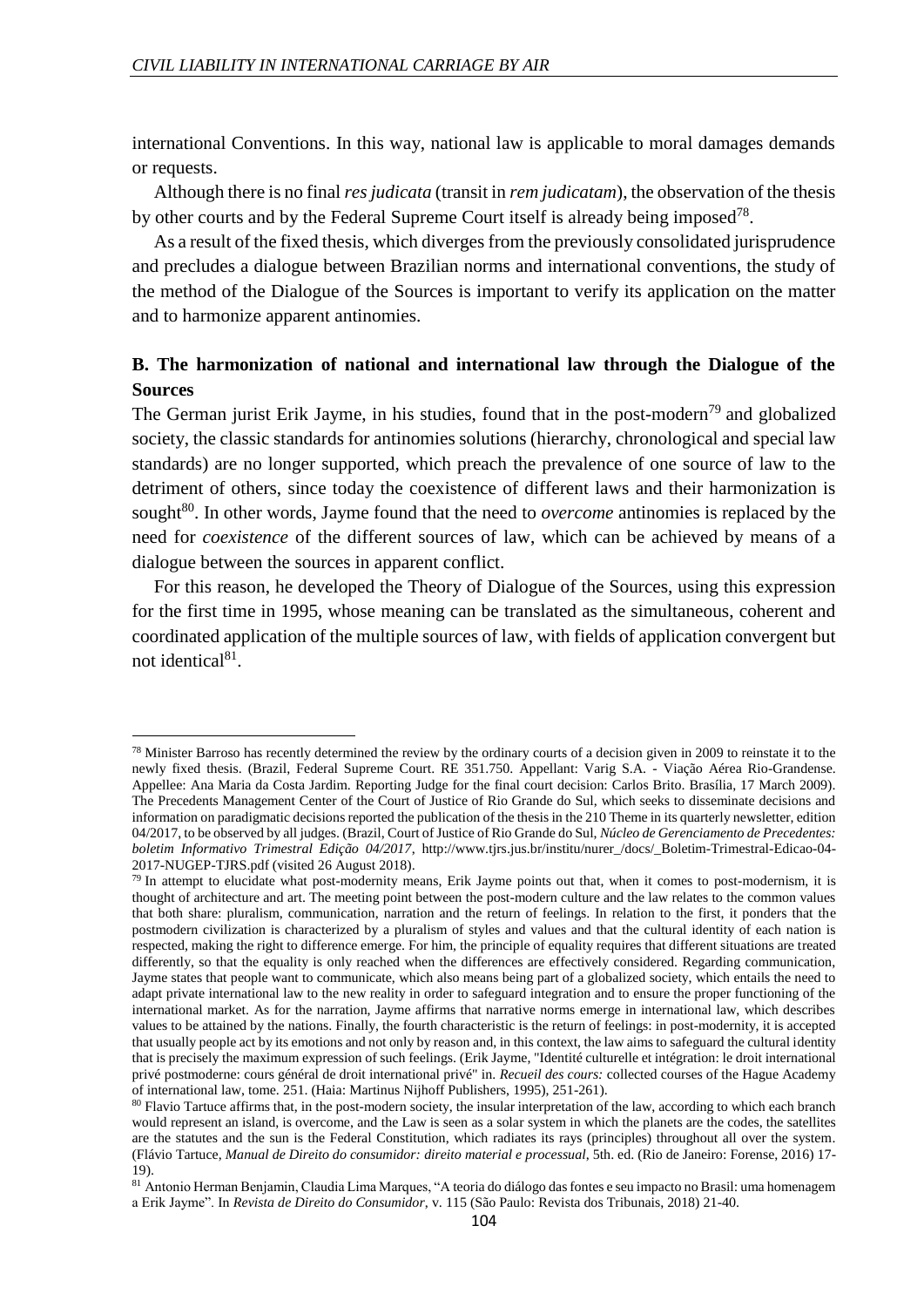In the words of Claudia Lima Marques<sup>82</sup>, the expression is self-explanatory: '*di-a-logues*, two "logics", two "laws" coordinating a meeting in the "a", a "coherence" necessary to "restore" the values of the system, of this new order of sources, in which one no longer revokes the other (which would be a mono-logue, because only one law "speaks") $^{83}$ .

Jayme states that, from the moment that the idea of communication is evoked in law, the logical corollary is that the overcoming of antinomies results from a dialogue between the sources, it being the duty of the judge to coordinate them through listening to what they say, a dialogue that is enlightened by constitutional values and human rights, since its *leitmotiv* is the restoration of coherence between the conflicting norms by valuing the constitutional values that put the human person at the center of the issue (*Pro Homine* principle)<sup>84</sup>.

According to Claudia Lima Marques<sup>85</sup>, there are three possible dialogues: dialogue of systematic coherence (*diálogo sistemático de coerência*), dialogue of complementarity and subsidiarity (*diálogo de complementaridade e subsidiariedade*), and the dialogue of systematic coordination and adaptation (*diálogo de coordenação e adaptação sistemática*).

The first occurs when one of the laws in dialogue serves as a conceptual basis to the other, usually between a general law and a special law that is not materially complete<sup>86</sup>. Likewise, the second usually occurs between a general law and a special law, applying the general one to fill gaps in this through norms, principles and general clauses  $87$ . Finally, the third occurs when the sources in dialogue influence each other, whether they are general or special laws (*double sens*  $dialogue)^{88}$ .

<sup>82</sup> Claudia Lima Marques, 'O "Diálogo das Fontes" como Método da Nova Teoria Geral do Direito: Um Tributo a Erik Jayme' *In* Claudia Lima Marques (org) *Diálogo das Fontes: do conflito à coordenação de normas do direito brasileiro.* 2nd. ed (São Paulo: Revista dos Tribunais, 2012) 26-27.

<sup>&</sup>lt;sup>83</sup> See excerpt from the book of Jayme: 'The existence of several sources, characteristic of the current legal systems, requires the search for solutions of conflicts that can be born between them. In principle, there are two ways to resolve conflicts. The first is to give prevalence to a source discarding the other, which means applying a certain hierarchy between them. The second solution is the search for coordination of sources. [...] In my view, a method that tends to coordinate sources is preferable to a hierarchical solution'. (Erik Jayme, "Identité culturelle et intégration: le droit international privé postmoderne: cours général de droit international privé" in. *Recueil des cours:* collected courses of the Hague Academy of international law, tome. 251. (Haia: Martinus Nijhoff Publishers, 1995), 60-61).

 $84$  See Marques above n 2, at 29.

<sup>85</sup> Ibid*,* at 32.

<sup>&</sup>lt;sup>86</sup> As an example, we cite the dialogue between the Civil Code (general law) and the Consumer Protection Code (special law by virtue of the protection of the consumer), in which the first brings concepts applicable to consumer relations. Marques teaches: 'The CDC is a special law of consumer relations, but it is not exhaustive or pretension of completeness, as clearly demonstrates art. 7th [...] [So that the Civil code] will serve as a new conceptual basis for the specific microsystem of the CDC, in what fits'. (Claudia Lima Marques, "Diálogo entre o Código de Defesa do Consumidor e o Novo Código Civil: do 'diálogo das fontes' no combate às cláusulas abusivas" *in Revista de Direito do Consumidor,* n. 45 (São Paulo: Revista dos Tribunais, 2011), 92).

<sup>&</sup>lt;sup>87</sup> This dialogue is also possible between two special laws. Marques explains: A law can complement the application of another, depending on its field of application (dialogue of complementarity and subsidiarity), both its norms and its general principles and clauses may find subsidiary or complementary use, "dialogue" this exactly in the opposite direction of the repeal or classic subrogation, in which a law was overcome and "withdrawn" from the system by the other'. (Claudia Lima Marques, "O 'diálogo das fontes' como método da nova teoria geral do direito: um tributo a Erik Jayme" In Claudia Lima Marques (coord.). *Diálogo das Fontes: do conflito à coordenação de normas do direito brasileiro* (São Paulo: Revista dos Tribunais, 2012) 32).

<sup>88</sup> As an example, there are the influences between the Consumer Protection Code and the law regulating Health Plans, which are special laws. Both perform influences in a reciprocal way in view of the respective incidence of different application, but usually convergent. In this third kind of dialogue there is also the idea that the parties may opt for the prevalent source or by an abstract conflict law in a particular situation (Antonio Herman Benjamin, Claudia Lima Marques, Leonardo Roscoe Bessa. *Manual de Direito do Consumidor*. 6th (São Paulo: Revista dos Tribunais, 2014) 135).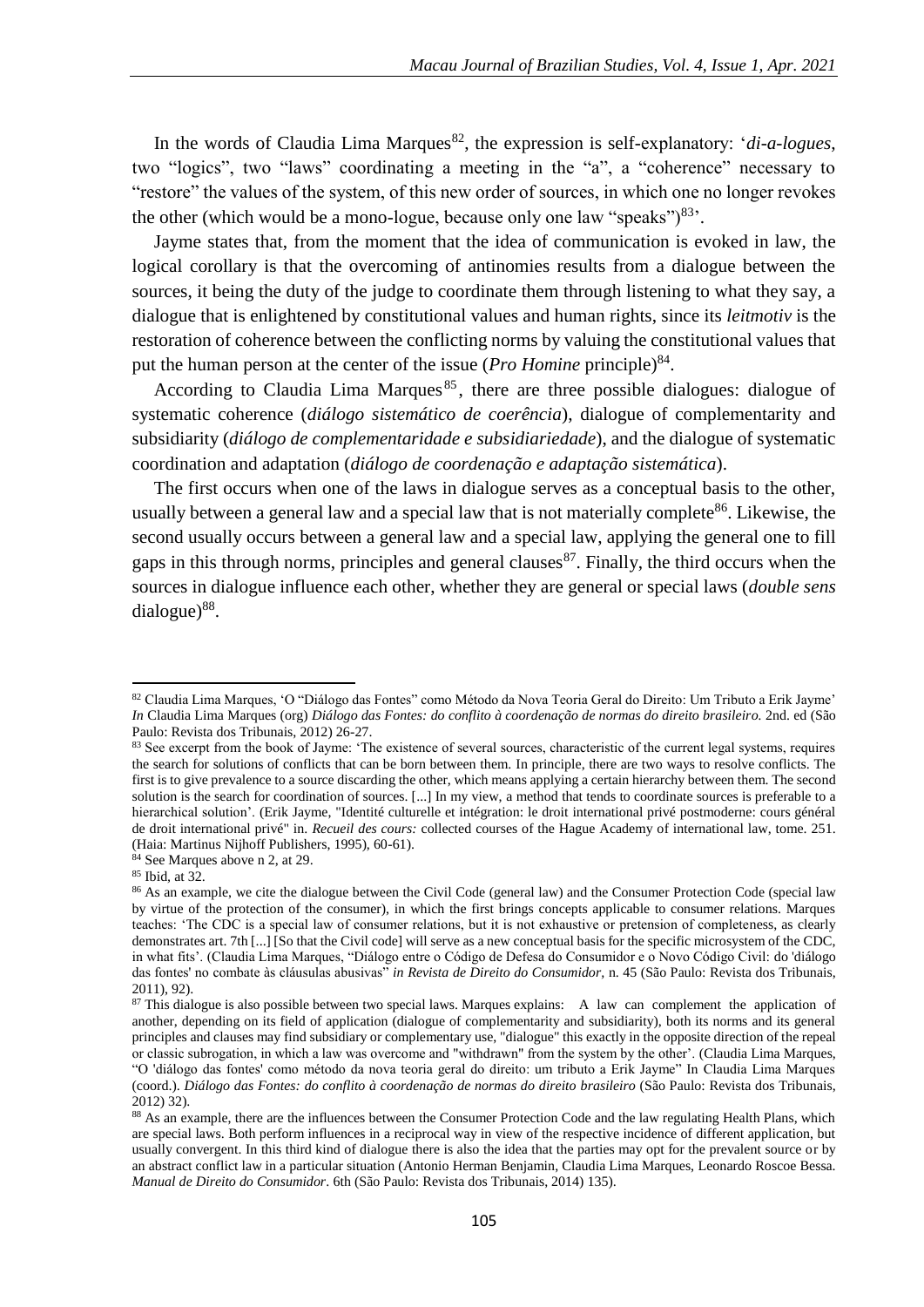**.** 

Critics to the theory indicate that it confers great power of creation to the judge, causing legal insecurity. In any case, the method has been widely used by Brazilian courts due to the efforts of Claudia Lima Marques, which continue the studies of Jayme and adapt the theory to allow its application in Brazil.

The theory gained national repercussion after the trial of the Direct Action of Unconstitutionality N. 2,591 in 2006, when the Federal Supreme Court understood the application of the Consumer Protection Code to be constitutional to banking activities although there are specific laws regulating the issue $89$ .

Despite being used in the various areas of law, the branch in which it is most applied is in consumer relations, because the Consumer Protection Code allows the dialogue between its norms and other sources of law in the *caput* of its article 7<sup>90</sup> by allowing the sum of rights established in national or international laws to the rights already foreseen in the  $Code<sup>91</sup>$ .

In relation to carriage by air contracts, the Theory is commonly used by the courts, and Marques notes that the Superior Court of Justice uses the dialogue of subsidiarity between the sources applicable to this relationship to address the issues relating the subject<sup>92</sup>, as well as the Court of Justice of Rio Grande do Sul<sup>93</sup>.

It occurs that, after the thesis fixed by the Federal Supreme Court, it is feared that the Courts no longer conduct a dialogue between the international Conventions and national law in the judgment of situations relating to international carriage by air, further enhanced by Minister Rosa Weber expressly pushing away the application of the Theory of Dialogue of the Sources

<sup>89</sup> See excerpt from the vote of Minister Joaquim Barbosa: 'In many cases, the law operator will come across facts that call for the application of norms of both one and another area of legal knowledge. Thus it occurs because of the different aspects that the same reality presents, causing it to soften itself to the normative scopes of different laws. […] The Constitutional Amendment n. 40, as it conferred more vagueness on the constitutional discipline of the financial system [...], it made even greater this field that Professor Claudia Lima Marques called "Dialogues between Sources" – in this case, between the ordinary law (which regulates consumer relations) and complementary laws (which disciplines the national financial system) […]'. (Brazil, Federal Supreme Court. ADI 2.591. Claimant: Confederação Nacional do Sistema Financeiro. Reporting Judge for the final judge decision: Eros Grau. Brasília, 7 June 2006).

 $90$  The article says: 'Art. 7. The rights set forth in this Code do not exclude any others that may come as a result of international treaties or conventions ratified by Brazil, of internal legislation, regulations set forth by administrative authorities with jurisdiction, as well as any other rights that stem from the general principles of Law, analogy, traditions and fairness'.

<sup>&</sup>lt;sup>91</sup> Marques, about the use of the theory to resolve consumer conflicts, refers that the dialogue assure to the human person a special and dignified guardianship, according to the values and constitutional principles of protection Special of the Federal Constitution (Claudia Lima Marques, "O 'diálogo das fontes' como método da nova teoria geral do direito: um tributo a Erik Jayme" In Claudia Lima Marques (coord.). *Diálogo das Fontes: do conflito à coordenação de normas do direito brasileiro*  (São Paulo: Revista dos Tribunais, 2012) 21-24).

<sup>92</sup> Claudia Lima Marques, "O 'diálogo das fontes' como método da nova teoria geral do direito: um tributo a Erik Jayme" In Claudia Lima Marques (coord.). *Diálogo das Fontes: do conflito à coordenação de normas do direito brasileiro* (São Paulo: Revista dos Tribunais, 2012) 36. See as example the following cases: Brazil, Superior Court of Justice. REsp 156.240 Appellant: Gisele Resende Benevino. Appellee: Viação Aérea São Paulo S.A. Reporting Judge: Min. Ruy Rosado de Aguiar. Brasília, 23 November 2000; Brazil, Superior Court of Justice. REsp 196.031 Appellant: Viação Aérea São Paulo S.A. Appellee: Microtécnica Cema. Reporting Judge: Antônio de Pádua Ribeiro. Brasília, 24 April 2001.

<sup>93</sup> Three cases are mentioned as an example: in the first, the Court applied the dialogue between the Civil Code and the Consumer Protection Code to condemn the air carrier to compensate moral damages arising from the loss of professional commitments when losing connection due to flight delay caused by heavy rain (Brazil. Court of Justice of Rio Grande do Sul. Ordinary Appeal 71003677283. Appellant: Anita Helena Grigolo Pasternak. Appellee: VRG Linhas Aéreas S/A. Reporting Judge: Fabio Vieira Heerdt. Porto Alegre, 12 June 2012). In the second, the court removed the claim of force majeure resulting from aircraft inspection that caused the loss of passengers' connection to international flight through a dialogue between the Civil Code and the Consumer Protection Code (Brazil, Court of Justice of Rio Grande do Sul. Ordinary Appeal 71003766672. Appellant: Rafael Caprara Ferrari and others. Appellee: WEBJET Linhas Aéreas S.A. Reporting Judge: Heleno Rregnago Saraiva. Porto Alegre, 11 October 2012). And in the third, the airline was sentenced to the payment of moral damages due to the flight delay caused by the need to maintain the aircraft. The Court considered this to be an internal fortuitous case, conducting a dialogue between the Civil Code and the Consumer Protection Code. (Brazil, Court of Justice of Rio Grande do Sul. Ordinary Appeal 71003265048. Appellant: VRG Linhas Aéreas S/A. Appellee: Helena de Nadal Santana. Reporting Judge: Fabio Vieira Heerdt. Porto Alegre, 27 September 2011).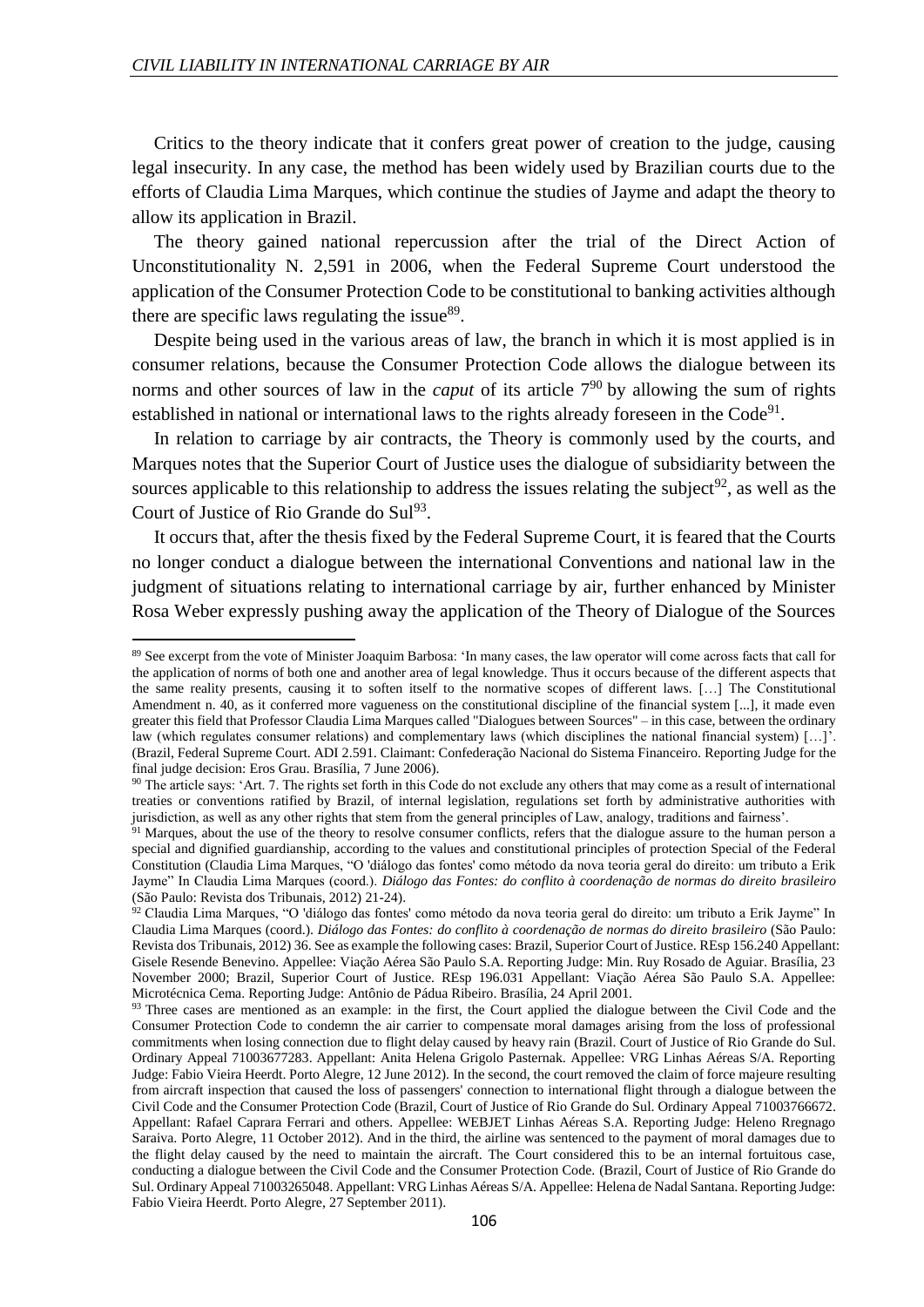for understanding that article 178 of the Federal Constitution ensures the prevalence of international conventions<sup>94</sup>.

The conclusion does not seem appropriate because it is necessary to harmonize international law with national legislation and that the best way to achieve such harmonization is through the method of the Dialogue of the Sources, since the application of Consumer Protection Code dispositions on a consumer relationship is mandatory. For this reason, it is proposed that the dialogue between the Montreal Convention and the Consumerist Code can be achieved. For this purpose, a parallel between these laws will be traced and how the apparent antinomies can be resolved will be analyzed.

With a brief comparative panorama between domestic and international regulations, it is concluded that the most significant differences relate to the liability of the air carrier and the period granted to the person to claim compensation resulting from damage occasioned during the provision of the service.

In accordance with national law, pursuant to article 5, V, of the Federal Constitution<sup>95</sup>, article 6, VI, of the Consumer Protection Code<sup>96</sup> and the caput of article 944 of the Civil Code<sup>97</sup>, the damage compensation must correspond to the damage caused (Principle of Full Compensation). Besides, according to article 14 of the Consumerist Code<sup>98</sup>, the carrier liability is objective, that is, regardless of the existence of guilt.

On the other hand, the Montreal Convention limits the liability of the carrier in case of damage caused by delay (4 694 SDR for each passenger)<sup>99</sup>, in case of death or bodily injury of a passenger (113 100 SDR for each passenger)<sup>100</sup>, in case of destruction or loss of, or of damage to baggage (1 131 SDR for each passenger, unless the passenger has made a special declaration

<sup>&</sup>lt;sup>94</sup> See the excerpt of her vote: 'The theory of the Dialogue of the Sources, overcoming traditional models of conflict resolution of norms, turns to the best possible realization of a constitutional command, and in this perspective, although in general, under article 5, XXXII and article 170, V, of the Magna Carta, legitime the application of the microsystem impregnated with greater aptitude to promote the defense of the consumer, in discussion involving international carriage by air, I understand that, by injunction of article 178, a prevalence should be given to the fulfilment of the command of observance of the Warsaw and Montreal Conventions. It seems to me that although the abovementioned treaties do not see human rights, the constituent power conferred to them exceptional supralegal status by imposing that internal laws must observe international agreements on air, aquatic and terrestrial transport signed by the Federative Republic of Brazil'.

<sup>&</sup>lt;sup>95</sup> Article 5. All persons are equal before the law, without any distinction whatsoever, Brazilians and foreigners residing in the country being ensured of inviolability of the right to life, to liberty, to equality, to security and to property, on the following terms: […] V – the right of reply is ensured, in proportion to the offense, as well as compensation for property or moral damages or for damages to the image;

<sup>&</sup>lt;sup>96</sup> Art. 6. The following are basic consumer rights: VI - effective prevention and reparation for damage against pecuniary, moral, individual, collective, and diffused damage.

 $97$  Art. 944. The indemnity is measured by the extent of the damage.

<sup>&</sup>lt;sup>98</sup> Art. 14. The service supplier will be responsible, regardless of the existence of guilt, for providing the necessary reparations for the damage caused to consumers due to any defects pertaining to service provision, as well as for insufficient or inadequate information about the nature of the service and the risks involved.

<sup>&</sup>lt;sup>99</sup> Article 19: The carrier is liable for damage occasioned by delay in the carriage by air of passengers, baggage or cargo. Nevertheless, the carrier shall not be liable for damage occasioned by delay if it proves that it and its servants and agents took all measures that could reasonably be required to avoid the damage or that it was impossible for it or them to take such measures. <sup>100</sup> Article 21: 1. For damages arising under paragraph 1 of Article 17 not exceeding 100 000 Special Drawing Rights for each passenger, the carrier shall not be able to exclude or limit its liability. 2. The carrier shall not be liable for damages arising under paragraph 1 of Article 17 to the extent that they exceed for each passenger 100 000 Special Drawing Rights if the carrier proves that: a) such damage was not due to the negligence or other wrongful act or omission of the carrier or its servants or agents; or b) such damage was solely due to the negligence or other wrongful act or omission of a third party. In Brazil, by virtue of the provisions of article 735 of the Civil code ('The contractual liability of the carrier by accident with the passenger is not elide by third party fault, against which it has regressive action') and the Precedent n. 187 of the Federal Supreme Court ('the Contractual liability of the carrier, by accident with the passenger, is not elide by third party fault, against which has regressive action'), the liability of the carrier is not elided by third party fault.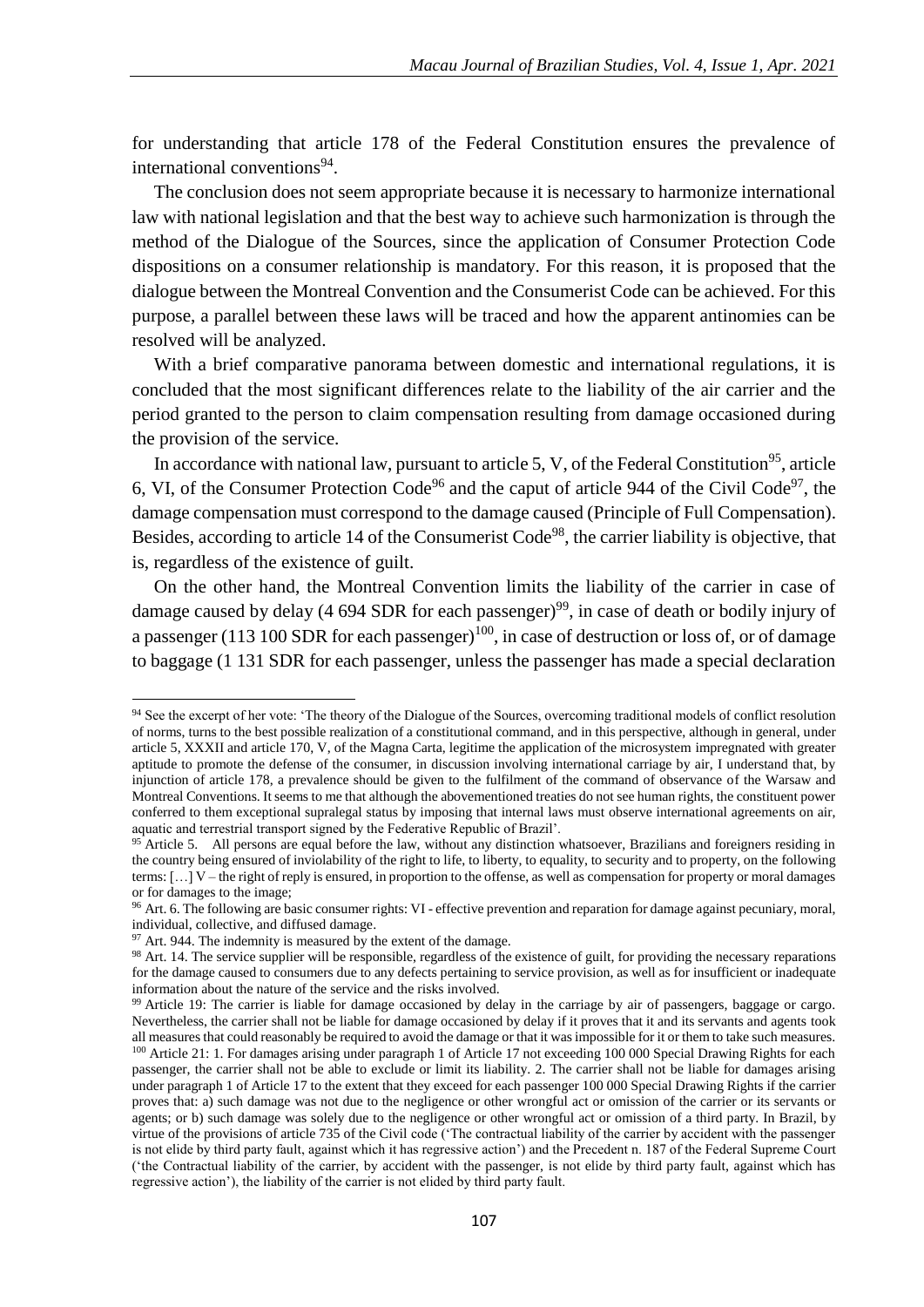$\overline{a}$ 

of interest)<sup>101</sup> and in case of destruction or loss of, or damage to, cargo<sup>102</sup> (19 SDR per kilogram, unless the consignor has made a special declaration of interest) $103$ .

In relation to the period to file a claim, the Consumer Protection Code establishes a period of five years from the knowledge of the damage and its authorship (article 27) and the Montreal Convention establishes a period of two years reckoned from the date of arrival at the destination, or from the date on which the aircraft ought to have arrived, or from the date on which the carriage stopped (article 35).

Thus, if national law is applied, the main consequences are: (a) the air carrier liability is objective; (b) the compensation corresponds exactly to the damage caused; (c) the period to file a suit against the air carrier is five years. Also, if the judge finds that the accusation holds truth or if he verifies consumer's disadvantage, it is possible to shift the burden of proof in favor of the consumer $104$ .

If the Montreal Convention is applied, the main consequences are: (a) the air carrier liability is objective only in case of death or bodily injury not exceeding 113 100 SDR and in case of destruction or loss of, or damage to, checked cargo and baggage  $^{105}$ ; for the other cases, it is necessary to prove that the carrier and its servants and agents did not take all measures that could be reasonably required to avoid the damage; the compensation is limited to the values provided for in the Convention; (c) the period to file a suit against the air carrier is two years.

The harmonization of these laws is possible through the dialogue between them as follows: in relation to non-compensatory damages, such as moral damages, only national law is applied under the provision of article 29 of the Convention<sup>106</sup>. Likewise, the Convention does not apply

 $101$  Article 22(2): 2. In the carriage of baggage, the liability of the carrier in the case of destruction, loss, damage or delay is limited to 1 000 Special Drawing Rights for each passenger unless the passenger has made, at the time when the checked baggage was handed over to the carrier, a special declaration of interest in delivery at destination and has paid a supplementary sum if the case so requires. In that case the carrier will be liable to pay a sum not exceeding the declared sum, unless it proves that the sum is greater than the passenger's actual interest in delivery at destination. (Brazil, Decree 5.910 of 27 September 2006, http://www.planalto.gov.br/ccivil\_03/\_ato2004-2006/2006/Decreto/d5910.htm, (visited 6 October 2018)).

 $102$  Article 22(3): 3. In the carriage of cargo, the liability of the carrier in the case of destruction, loss, damage or delay is limited to a sum of 17 Special Drawing Rights per kilogramme, unless the consignor has made, at the time when the package was handed over to the carrier, a special declaration of interest in delivery at destination and has paid a supplementary sum if the case so requires. In that case the carrier will be liable to pay a sum not exceeding the declared sum, unless it proves that the sum is greater than the consignor's actual interest in delivery at destination. (Ibid). <sup>103</sup> Updated values after ICAO readjustment in 2009.

<sup>104</sup> See article 6,VIII, of Consumer Protection Code: 'VIII - protection of consumer rights facilitated, by shifting the burden of proof in favor of the consumer in a civil action when the judge finds that the accusation holds truth or when he is unable to satisfactorily fulfill its obligations according to ordinary rules from experiences'.

<sup>&</sup>lt;sup>105</sup> Article 20 — Exoneration: If the carrier proves that the damage was caused or contributed to by the negligence or other wrongful act or omission of the person claiming compensation, or the person from whom he or she derives his or her rights, the carrier shall be wholly or partly exonerated from its liability to the claimant to the extent that such negligence or wrongful act or omission caused or contributed to the damage. When by reason of death or injury of a passenger compensation is claimed by a person other than the passenger, the carrier shall likewise be wholly or partly exonerated from its liability to the extent that it proves that the damage was caused or contributed to by the negligence or other wrongful act or omission of that passenger. This Article applies to all the liability provisions in this Convention, including paragraph 1 of Article 21. (Ibid).

<sup>&</sup>lt;sup>106</sup> 'Article 29 — Basis of Claims: In the carriage of passengers, baggage and cargo, any action for damages, however founded, whether under this Convention or in contract or in tort or otherwise, can only be brought subject to the conditions and such limits of liability as are set out in this Convention without prejudice to the question as to who are the persons who have the right to bring suit and what are their respective rights. In any such action, punitive, exemplary or any other non-compensatory damages shall not be recoverable'. According to Olivier Cachard, the Conventions have internal and external vacancies. The internal vacancies shall be fulfilled by the principles established by the Convention itself and by the general rules governing the interpretation of public international law, by reference to the conventional system whose exclusivity is protected. The external vacancies, which corresponds to the points that the parties deliberately chose not to regulate because they did not intend to unify, must be carried out by the national law. An example of external gap is the issue of reparable damages, such as moral damage, danger damage (*préjudice d´angoise*) and *Pretium Doloris (*Olivier Cachard, *Le Transport International Aérien De Passagers* (Haye: LPRecueils de Cours, 2015) 82-83)*.*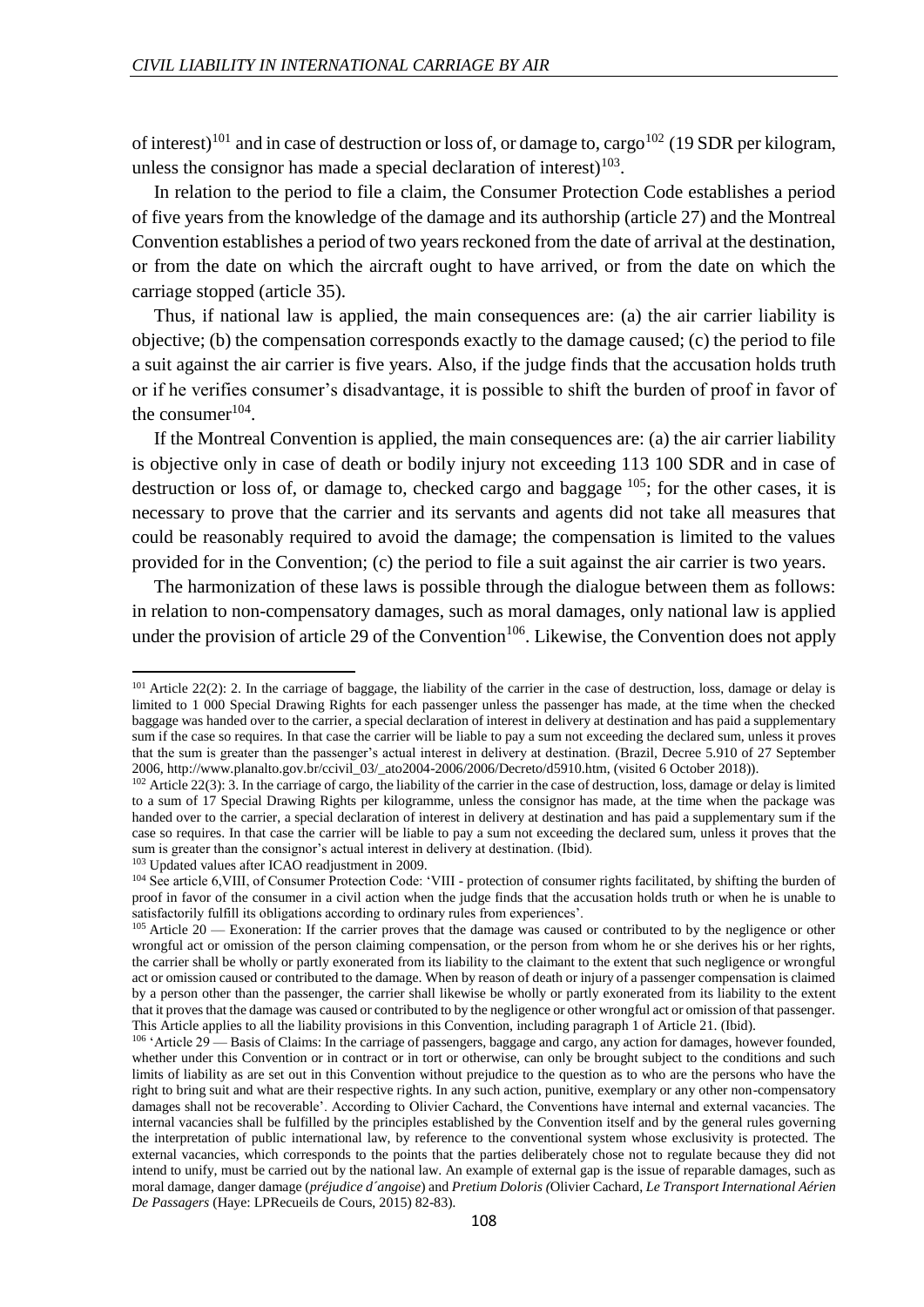to damages other than those expressly foreseen (e.g. for overbooking cases). In both situations, the judge must use a dialogue of complementarity or subsidiarity between national law and the Convention.

And, to the questions in apparent conflict, through the dialogue of systematic reciprocal influence, the following conclusion is reached: the Convention shall be applied within the limits of its compatibility with Brazilian law by virtue of articles 732 of the Civil Code, article 7, *caput,* of the Consumer Protection Code and especially considering the fact that this Code disciplines the public policy issue of consumer protection, and article 17 of Introduction Act to Brazilian Law Rules states that 'the laws, acts and sentences of another country, as well as any declarations of will, are not effective in Brazil, when they offend national sovereignty, public policy and good Customs $107$ .

Thus, when analyzing a situation relating to international carriage by air in which one of the parties is a consumer, the applicator of the law shall conduct a dialogue between the sources incidents on this relationship, that is, he must let them *talk*, and, in the end has to decide in order to achieve the *pro homine* Principle, because, according to Erik Jayme, the *leitmotiv* of contemporary juridical culture is the primordial role of human rights $108$ .

Unlike the thesis set by the Federal Supreme Court, instead of giving a prevalence to a single source of law, one must seek the coexistence of all sources in order to respect the commitments made by Brazil while, simultaneously respect the national tradition to the human person protection – including the protection of the consumer.

For these reasons, the method developed by the Dialogue of the Sources is the best mechanism to allow the harmonization between international conventions and national legislation, because it allows the judge to weigh the importance of respecting the commitments signed by Brazil and the need to protect the vulnerable part of a relationship, reaching a middle ground which allows the best application of the law, without withdrawing, in advance, the incidence of any normative source on the contractual relations of international carriage by air.

### **IV. Concluding remarks**

1

The interest in standardizing certain rules relating to international carriage by air is compatible with the need to harmonize national and international sources of law. In fact, the international interest of cooperation to ensure minimum rules related to the issue is compatible with the respect to the laws of each country.

<sup>&</sup>lt;sup>107</sup> The Vienna Convention on the law of treaties (with annex) concluded at Vienna on 23 May 1969, in its article 53 says: 'treaties conflicting with a peremptory norm of general international law ("jus cogens"): a treaty is void if, at the time of its conclusion, it conflicts with a peremptory norm of general international law. For the purposes of the present Convention, a peremptory norm of general international law is a norm accepted and recognized by the international community of States as a whole as a norm from which no derogation is permitted and which can be modified only by a subsequent norm of general international law having the same character'. (United Nations, *Vienna Convention on the law of treaties*, https://treaties.un.org/doc/public ation/unts/volume%201155/volume-1155-i-18232-english. pdf (visited 13 August 2018). The exact same reason can be adopted for cases where the Treaties or Conventions treaty countermeasure a national public policy law or determination.

<sup>&</sup>lt;sup>108</sup> Erik Jayme, "Identité culturelle et intégration: le droit international privé postmoderne: cours général de droit international privé" in. *Recueil des cours:* collected courses of the Hague Academy of international law, tome. 251. (Haia: Martinus Nijhoff Publishers, 1995), 37.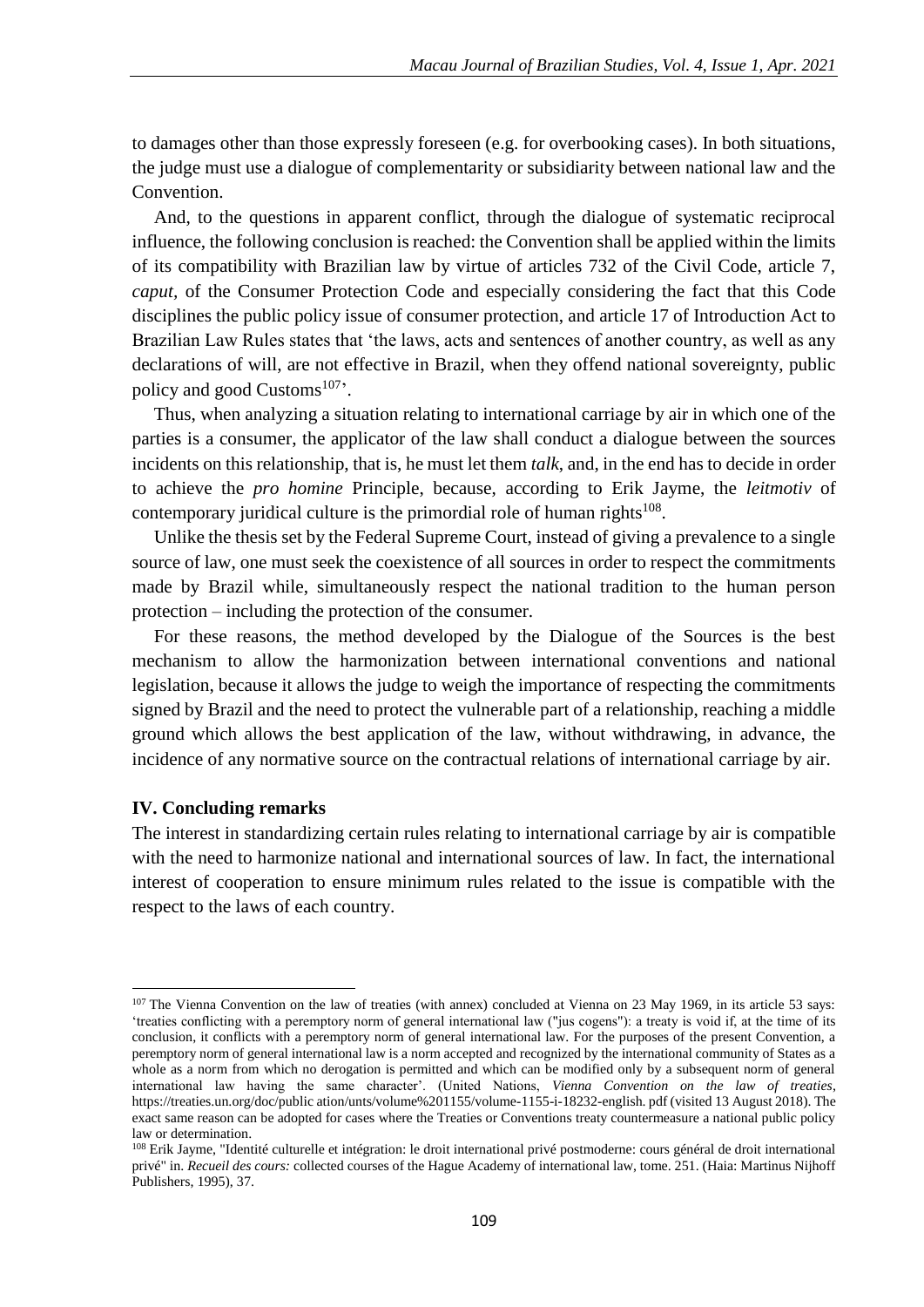Also mentioned by the former minister of the Federal Supreme Court Eros Roberto Grau, in the judgment of the Fundamental Precept 101, 'No law is interpreted in strips; Normative texts are not interpreted separately, but rather the right, as a whole<sup>109</sup>.

In fact, the Brazilian legal system should be seen as a single body formed by different normative sources, of international and internal origin. And it is necessary, in the current context of the globalized, post-modern consumer society, strongly marked by pluralism and the right to difference, to foster the coexistence of different norms and to harmonize its provisions. Such harmonization should always aim to protect the human person, their dignity and interests, especially in consumer relations in view of the recognition of consumer vulnerability as a guideline principle of the national policy on consumer relations.

In international air carriage contracts that typically configure consumer relations, the idea cannot be different: it is necessary to respect the commitments made by Brazil. However, this does not mean that the implementation of national standards will be mitigated or withdrawn.

It is important to achieve a balance between the international economic integration and the respect for the cultural identity of each nation, as integration does not mean the annihilation of domestic legislation, since integrating does not necessarily imply an absolute standardization.

And that is precisely the idea behind the method proposed by the Theory of Dialogue of the Sources: to avoid the fragmentation of the legal system through its global analysis, allowing the dialogue between all incident sources on the same contractual relationship for the correct application of the law.

The major challenge in international air carriage is to apply the provisions of the Montreal Convention together with the provisions of the Consumer Protection Code, allowing their coexistence and through a dialogue between them, to conform their norms in favor of protecting the interests of the human person.

#### **References**

- Argentina. Corte Suprema de Justicia de la Nación Argentina. A. 519. XXXVII. Appellant: Hilda Noemi Alvarez. Appellee: British Airways. Buenos Aires, 10 October 2002.
- Baganha, José Tomás. "Introdução ao direito aéreo internacional (2nd part)". Administração. Vol. X (35), 1997, pp. 7-33.
- Benjamin, Antonio Herman & Lima Marques, Claudia. "A teoria do diálogo das fontes e seu impacto no Brasil: uma homenagem a Erik Jayme". In Revista de Direito do Consumidor, Vol. 115. São Paulo: Revista dos Tribunais, 2018, 21-40.
- \_\_\_\_\_\_\_\_\_\_. & Leonardo Roscoe Bessa. "Manual de Direito do Consumidor". 6th ed. Revista dos Tribunais: São Paulo, 2014.
- Brazil. 2ª Civil Court of Porto Alegre. Case 001/1.16.0017836-8. Plaintiff: Rosa Maria Campos Aranovich. Defendant: American Airlines Inc. Porto Alegre, 22 August 2017.

<sup>&</sup>lt;sup>109</sup> See what the Minister said: 'I follow the vote, but I understand to be another the justification of the assertion of unconstitutionality of the judicial interpretations that authorized the importation of tires. This on the one hand because I refuse to use the weighting between principles to decide on the issue of taking care of these documents. On the other because, as it seems to me, this decision must be defined since the interpretation of the constitutional totality, of the whole that the Constitution is. From that last aspect I have repeatedly treated in academic studies. The law is not interpreted in strips; It does not interpret normative texts in isolation, but rather the right, in its whole--- marked, in the diction of Ascarelli, by its implicit assumptions'. (Brazil, Federal Supreme Court. ADPF 101. Claimant: Presidente da República. Reporting Judge: Carmen Lúcia. Brasília, 24 June 2009).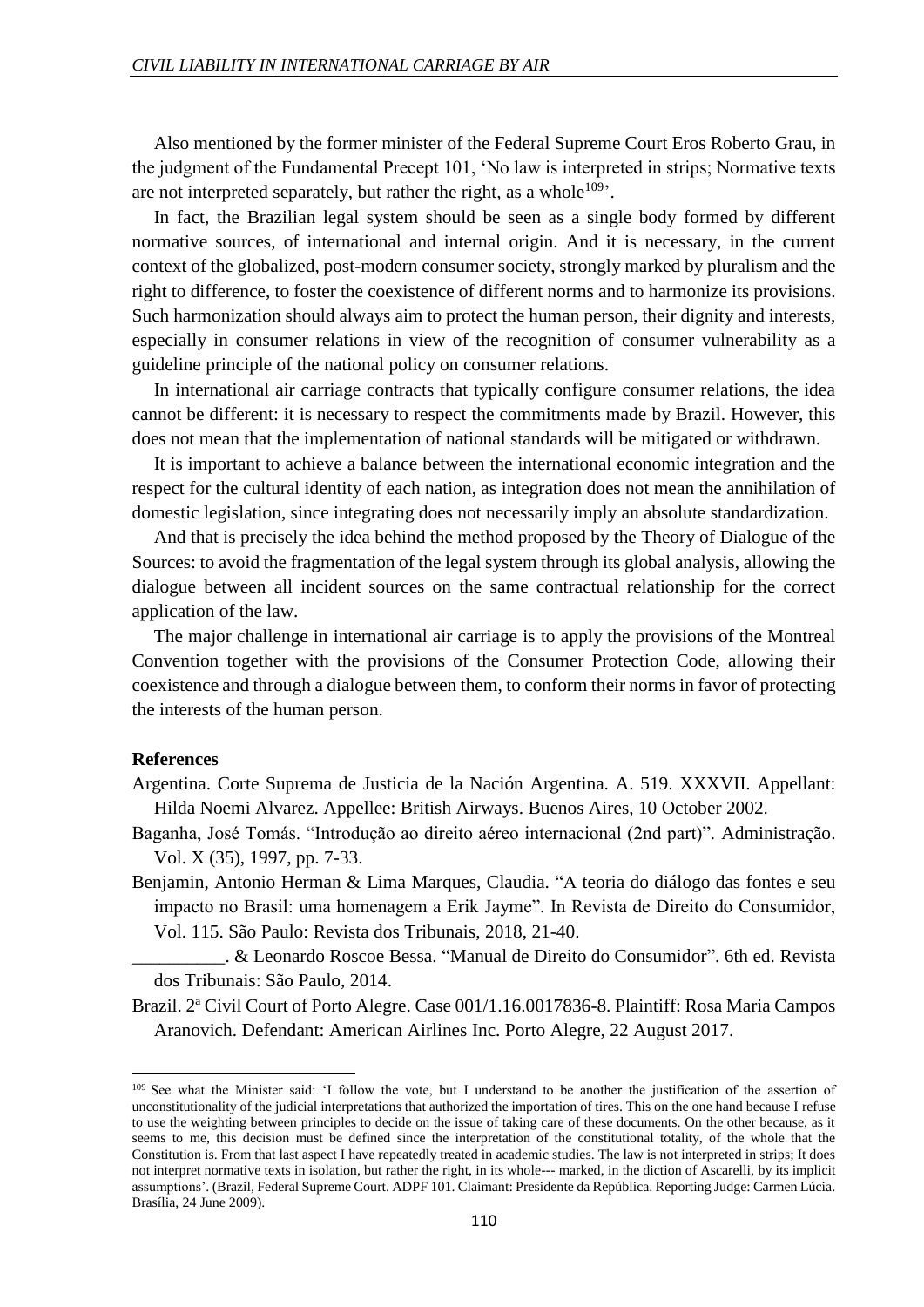\_\_\_\_\_\_\_\_\_\_. Agência Nacional de Aviação Civil. http://www. anac.gov.br /A\_Anac/o-quefazemos. Accessed 12/08/2018.

\_\_\_\_\_\_\_\_\_\_. Organização da Aviação Civil Internacional (OACI). http://www.anac.gov.br/A\_Anac/internacional/organismos-internacionais/organizacao -daaviacao-civil-interna cional-oaci. Accessed 7/10/2018.

\_\_\_\_\_\_\_\_\_\_. Constituição da República Federativa do Brasil de 1988. http://www.planalto. gov.br/ccivil03/constituição.htm. Accessed 5/10/2018.

Brazil. Court of Justice of Rio Grande do Sul. Núcleo de Gerenciamento de Precedentes: boletim Informativo Trimestral Edição 04/2017. http://www.tjrs.jus.br/institu/nurer/docs/\_ Boletim-Trimestral-Edicao-04-2017-NUGEP-TJRS.pdf. Accessed 26/08/2018.

\_\_\_\_\_\_\_\_\_\_. Ordinary Appeal 71003265048. Appellant: VRG Linhas Aéreas S/A. Appellee: Helena de Nadal Santana. Reporting Judge: Fabio Vieira Heerdt. Porto Alegre, 27 September 2011.

\_\_\_\_\_\_\_\_\_\_. Ordinary Appeal 71003677283. Appellant: Anita Helena Grigolo Pasternak. Appellee: VRG Linhas Aéreas S/A. Reporting Judge: Fabio Vieira Heerdt. Porto Alegre, 12 June 2012.

\_\_\_\_\_\_\_\_\_\_. Ordinary Appeal 71003766672. Appellant: Rafael Caprara Ferrari and others. Appellee: WEBJET Linhas Aéreas S.A. Reporting Judge: Heleno Rregnago Saraiva. Porto Alegre, 11 October 2012

Brazil, Decree 2.681 of 7 December 1912. http://www.planalto.gov.br/ccivil\_03/ Decreto/d26811912.htm. Accessed 10/11/2018.

Decree 20.704 of 24 November 1931. http://www.planalto.gov.br/ ccivil\_03/Decreto/1930-1949/D20704.htm (visited 15 October 2018).

\_\_\_\_\_\_\_\_\_\_\_\_. Decree 21.713 of 27 August 1946. http://www.planalto.gov.br/ccivil03/Decreto/1930-1949/D21713.htm. Accessed 10/10/2018.

Decree 5.910 of 27 September 2006, http://www.planalto.gov.br/ccivil\_03/\_ato2004-2006/2006/Decreto/d5910.htm. Accessed 6/10/2018.

. Law 556 of 25 June 1850, http://www. planalto.gov.br /ccivil 03/leis/L0556-1850.htm. Accessed 10/10/2018.

Law 7.565 of 19 December 1986, http://www.planalto.gov.br/ccivil\_03/leis/L7565 compilado.htm (visited 4 October 2018).

Law 8.078 of 11 September 1990, http://www. planalto.gov.br/ccivil\_03/Leis/L878.htm. Accessed 10/10/2018.

\_\_\_\_\_\_\_\_\_\_. Novo Código Civil: Exposição de Motivos e Texto Sancionado, http://www2.senado.leg.br/bdsf/bitstream/handle/id/70319/743415.pdf?sequence. Accessed 10/10/2018

Brazil, Superior Court of Justice. AgRg on AREsp 607.388. Appellant: American Airlines INC. Appellees: Igor Farias Cruz Lima and others. Reporting Judge: Moura Ribeiro. Brasília, 16 June 2016.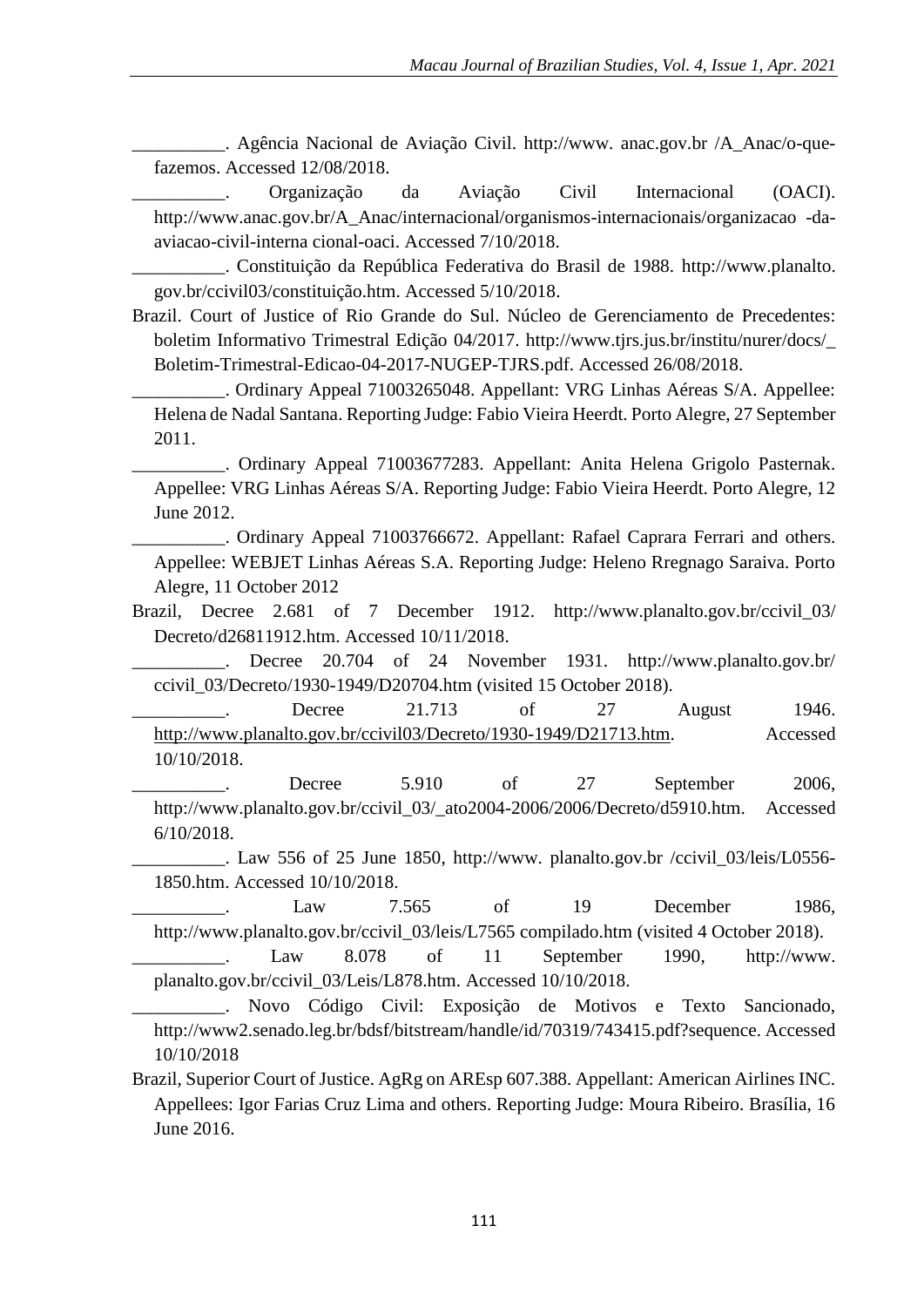\_\_\_\_\_\_\_\_\_\_. AgI on Ag in REsp 874.427. Appellant: VRG Linhas Aéreas S.A. Appellees: Marco Aurélio Fernandes Mesquita and others. Reporting Judge: Luis Felipe Salomão. Brasília, 4 Octtober 2016.

\_\_\_\_\_\_\_\_\_\_. AgRg on REsp 1.421.155. Appellants: MAC Cargo do Brasil Eirelli–EPP and others. Appellee: Royal e Sunalliance Seguros (Brasil) S.A. Reporting Judge: Ricardo Villas Bôas Cueva. Brasília, 12 April 2016.

\_\_\_\_\_\_\_\_\_\_. AgRg on Ag 1.230.663. Appellant: Delta Airlines INC. Appellee: Fernanda Peres Vasconcellos. Reporting Judge: João Otávio de Noronha. Brasília, 24 August 2010.

\_\_\_\_\_\_\_\_\_\_. Ag.Rg on Ag 1.343.941. Appellant: United Airlines INC. Appellee: Alda Marina de Campos Melo. Reporting Judge: Vasco Della Giustina. Brasília, 18 November 2010.

\_\_\_\_\_\_\_\_\_\_. REsp 156.240 Appellant: Gisele Resende Benevino. Appellee: Viação Aérea São Paulo S.A. Reporting Judge: Min. Ruy Rosado de Aguiar. Brasília, 23 November 2000.

\_\_\_\_\_\_\_\_\_\_. REsp 196.031 Appellant: Viação Aérea São Paulo S.A. Appellee: Microtécnica Cema. Reporting Judge: Antônio de Pádua Ribeiro. Brasília, 24 April 2001.

Brazil, Federal Supreme Court. ADI 2.591. Claimant: Confederação Nacional do Sistema Financeiro. Reporting Judge for the final judge decision: Eros Grau. Brasília, 7 June 2006.

\_\_\_\_\_\_\_\_\_\_. ADPF 101. Claimant: Presidente da República. Reporting Judge: Carmen Lúcia. Brasília, 24 June 2009.

\_\_\_\_\_\_\_\_\_\_. Ag on RE 766.618. Appellant: Air Canada. Appellee: Cintia Cristina Giardulli. Reporting Judge: Luis Roberto Barroso. Brasília, 25 May 2017.

\_\_\_\_\_\_\_\_\_\_. AI n. 762.184. Appellant: Société Air France. Appellee: Sylvia Regina de Moraes Rosolem. Reporting Judge: Cezar Peluso. Brasília, 22 October 2009.

\_\_\_\_\_\_\_\_\_\_. RE n. 351.750. Appellant: Varig S.A. - Viação Aérea Rio-Grandense. Appellee: Ana Maria da Costa Jardim. Reporting Judge: Marco Aurélio. Reporting Judge for the final court decision: Carlos Brito. Brasília, 17 March 2009.

\_\_\_\_\_\_\_\_\_\_. RE 172.720. Appellants/Appellees: Sergio da Silva Couto e Iberia – Lineas Aereas de España S.A. Reporting Judge: Marco Aurélio. Brasília, 6 February 1996.

\_\_\_\_\_\_\_\_\_\_. RE 636.331. Appellant: Société Air France. Appellee: Sylvia Regina de Moraes Rosolem. Brasília, 25 May 2017.

- Cachard, Olivier. "Le Transport International Aérien De Passagers". LPRecueils de Cours: Haye, 2015.
- Capaldo, Griselda. "Nueve años de vigencia del Convenio de Montreal de 1999: su interpretación jurisprudencial respecto del transporte aéreo de pasajeros". http://www.derecho.uba.ar/ investigacion/investigadores/publicacio nes/capaldo-nueveanos-de-vigencia.pdf. Accessed 9/1/2019.
- Chile. 1<sup>st</sup> Civil Chamber of Valdivia. Plaintiffs: Christian Karl Petzold and others. Defendant: LATAN Airlines Group S.A. Reporting Judge: Edinson Antonio Lara Aguayo. Valdivia, 27 February 2017.
- de Miranda, Pontes. "Tratado de Direito Privado: parte especial". Tomo XLV. Direito das obrigações, contrato de transporte, updated by Miragem, Bruno. Revista dos Tribunais. São Paulo, 2012.

\_\_\_\_\_\_\_\_\_\_. Tomo LIV. Direito das obrigações, danos à pessoa, acidentes do trabalho, updated by Rui Stoco. Revista dos Tribunais: São Paulo, 2012.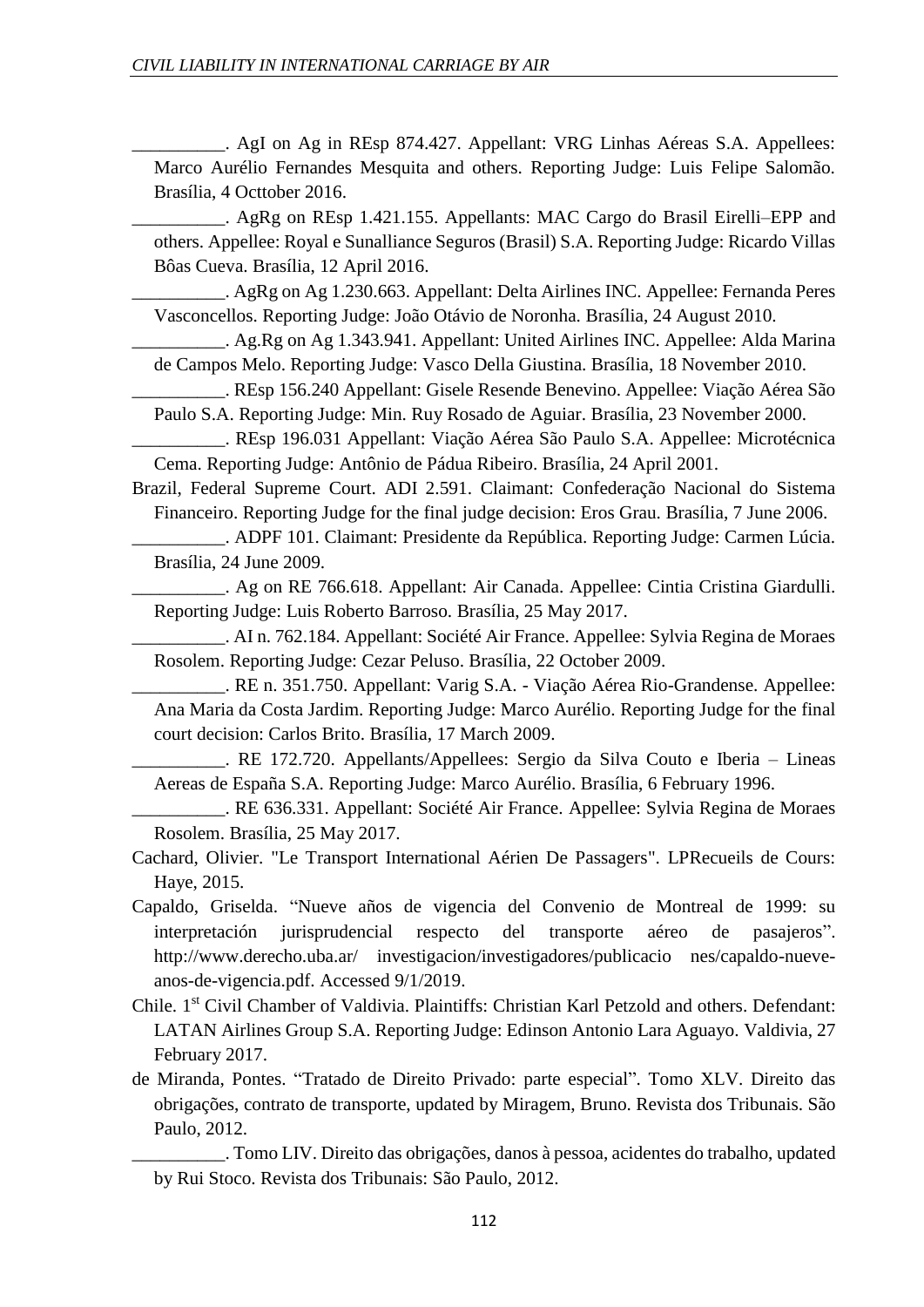Diederiks-Verschoor, Isabella Henrietta Philepina. "An introduction to air law". 18<sup>th</sup> ed. Kluwer Law International: the Netherlands, 2006.

European Union. Regulation (EC) 889/2002 of the European Parliament and of the Council of 13 May 2002. https://eur-lex.europa.eu/legalcontent/PT/TXT/PDF/?uri=CELEX:32002R0889 &qid%201538335983256&from=EN Accessed 10/102018.

France. Court of Cassation. First Civil Chamber. Court decision 409 of 25 March 2015 (13- 24.431).

Jayme, Erik. "Identité culturelle et intégration: le droit international privé postmoderne: cours général de droit international privé". In : Recueil des cours: collected courses of the Hague Academy of international law. Tome. 251. Martinus Nijhoff Publishers: Haia, 1995.

International Civil Aviation Organization. About ICAO. https://www.icao.int/abouticao/Pages/ default.aspx. Accessed 7/10/2018.

\_\_\_\_\_\_\_\_\_\_. Convention for the Unification of Certain Rules for International Carriage by Air done at Montreal on 28 may 1999. https://www.icao.int/ secretariat/legal/Listof20 Parties/Mtl99EN.pdf. Accessed 7/10/2018

Convention on International Civil Aviation. https://www.icao.int/publications/Documents/7300cons.pdf, (visited 7 October 2018).

\_\_\_\_\_\_\_\_\_\_. FAI - Fédération Aéronautique Internationale, https://www.icao.int/secretariat/ PostalHistory/fai\_federation\_aeronautique\_internationale.htm (visited 7 October 2018).

History: The beginning. https://www. icao.int/EURNAT/Pages/ HISTORY/history\_1910.aspx. Accessed 7/10/2018.

The Paris Convention of 1910: The path to internationalism. https://www.icao.int/secretariat/PostalHistory/1910\_the\_paris\_convention .htm. Accessed 7/10/2018.

\_\_\_\_\_\_\_\_\_\_. The postal history of ICAO: From PICAO TO ICAO: Organizational similarities, https://www.icao.int/secretariat/PostalHistory/from\_picao\_to\_

icao\_organizational\_similarities.htm. Accessed 7/10/2018.

\_\_\_\_\_\_\_\_\_\_.The postal history of ICAO: The 1919 Paris Convention: the starting point for the regulation of air navigation. https://www. icao.int/secretariat/PostalHistory/1919\_the\_paris\_ convention.htm (visited 7 October 2018).

\_\_\_\_\_\_\_\_\_\_. The postal history of ICAO: 1928: The Havana Convention, https://www.icao.int/secretariat/ PostalHistory/1928\_the\_havana\_convention.htm. Accessed 7/10/2018.

\_\_\_\_\_\_\_\_\_\_. The postal history of ICAO: The first years of the Legal Committee. https://www.icao.int/secretariat/PostalHistory/the\_first\_years\_of\_the\_legal\_ committee.htm. Accessed 7/10/2018.

\_\_\_\_\_\_\_\_\_\_. Review of limits of liability conducted by ICAO under Article 24 of Montreal Convention 1999 – notification of revision of limits of liability. https://www.regjeringen.no/contentassets/fcb79c26c3bc4ba29d22162f323624f6/vedleggtil-hoyring-om-endrin gar-i-luftfartslova.pdf (visited 20 October 2018).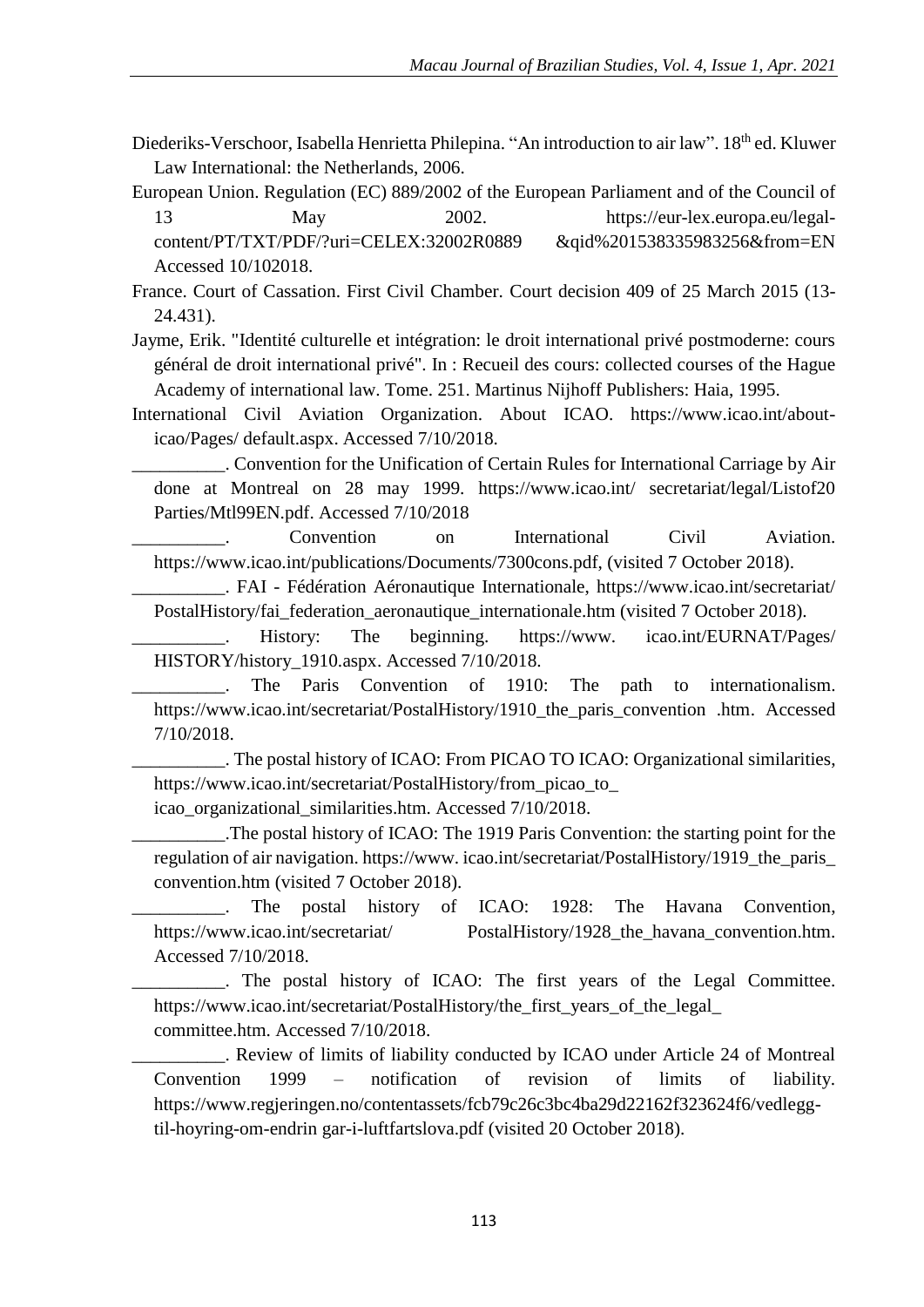Lima Marques, Claudia. "Diálogo entre o Código de Defesa do Consumidor e o Novo Código Civil: do 'diálogo das fontes' no combate às cláusulas abusivas". In: Revista de Direito do Consumidor. n. 45. Revista dos Tribunais: São Paulo, 2011.

\_\_\_\_\_\_\_\_\_\_. "O 'diálogo das fontes' como método da nova teoria geral do direito: um tributo a Erik Jayme". In: Claudia Lima Marques (coord.). Diálogo das Fontes: do conflito à coordenação de normas do direito brasileiro. Revista dos Tribunais: São Paulo, 2012.

\_\_\_\_\_\_\_\_\_; Squeff, Tatiana de A.F.R. Cardoso & Targa, Maria Luiza Baillo, "Embargos de Declaração no Recurso Extraordinário n. 636.331". In: Revista de Direito do Consumidor. Vol. 115. Revista dos Tribunais: São Paulo, 2018.

\_\_\_\_\_\_\_\_\_\_. "Embargos de Declaração no Recurso Extraordinário n. 766.618", in Revista de Direito do Consumidor. Vol. 115. Revista dos Tribunais: São Paulo, 2018.

Miragem, Bruno. Contrato de transporte. Revista dos Tribunais: São Paulo, 2014.

\_\_\_\_\_\_\_\_\_\_. Regulation (EC) 261/2004 of the European Parliament and of the Council of 11 February 2004. https://eur-lex.europa.eu/resource.html?uri=cellar:439cd3a7-fd3c-4da7-8bf 4-b0f60600c1d6.0010 .02/DOC\_1&format=PDF. Accessed 10/10/2018.

\_\_\_\_\_\_\_\_\_\_. Regulation (EC) n. 2027/97 of the Council of 9 October 1997, https://eurlex.europa.eu/legal-content/PT/TXT/PDF/?uri= CELEX:31997R2027&from =FR. Accessed 10/10/2018.

\_\_\_\_\_\_\_\_\_\_. Court of Justice of the European Union (CJEU). Ján Mazák conclusions of the case C-375/09. https://eur-lex.europa.eu/legal-content/PT/TXT/PDF/?uri=CELEX:62009C C0375&from=NL. Accessed 10/10/2018.

Office Des Transporteurs du Canada, Avis aux transporteurs aériens concernant la révision à la hausse des limites de responsabilité pour le transport international régi par la Convention de Montréal. https://www.otc-cta.gc.ca/fra/publication/avis-aux-transporteurs-aeriens-concer nant-la-revision-la-hausse-des-limites-de-responsab. Accessed 8/10/2018.

Silva, de Plácido e. "Vocabulário Jurídico". 28th ed. Forense: Rio de Janeiro, 2009.

Stoco, Rui. Tratado de Responsabilidade Civil. 6th ed. Revista dos Tribunais: São Paulo, 2004.

- Tartuce, Flávio. Manual de Direito do consumidor: direito material e processual. 5th. ed. Forense: Rio de Janeiro, 2016.
- United Kingdom. House of Lords. Abnett v. British Airways Plc. (Scotland) e Sidhu v. British Airways Plc. London, 12 December 1996.
- United Nations. Vienna Convention on the law of treaties. https://treaties.un.org/doc/public ation/unts/volume%201155/volume-1155-i-18232-english.pdf. Accessed 13/08/2018.

United States. Supreme Court. Air France v. Saks, 470 U.S. 392 (1985).

\_\_\_\_\_\_\_\_\_\_. Certificate of Compliance N. 17-997 (16-1042). Etihad Airways P.J.S.C. v. Jane Doe, et vir. Washington, 30 August 2017.

\_\_\_\_\_\_\_\_\_\_. El Al Israel Airlines, Ltd. v. Tsui Yuan Tseng, 525 U.S. 155 (1999). Washington, 12 January 1999.

Uruguay. Juzgado Letrado de 1ª Instancia de la Ciudad de la Costa. Nelson c/Lan y Lan Air Lines y Azul Viajes y Turismo s/Daños y Perjuicios y Cobro de Pesos. Ciudad de la Costa, 3 October 2011.